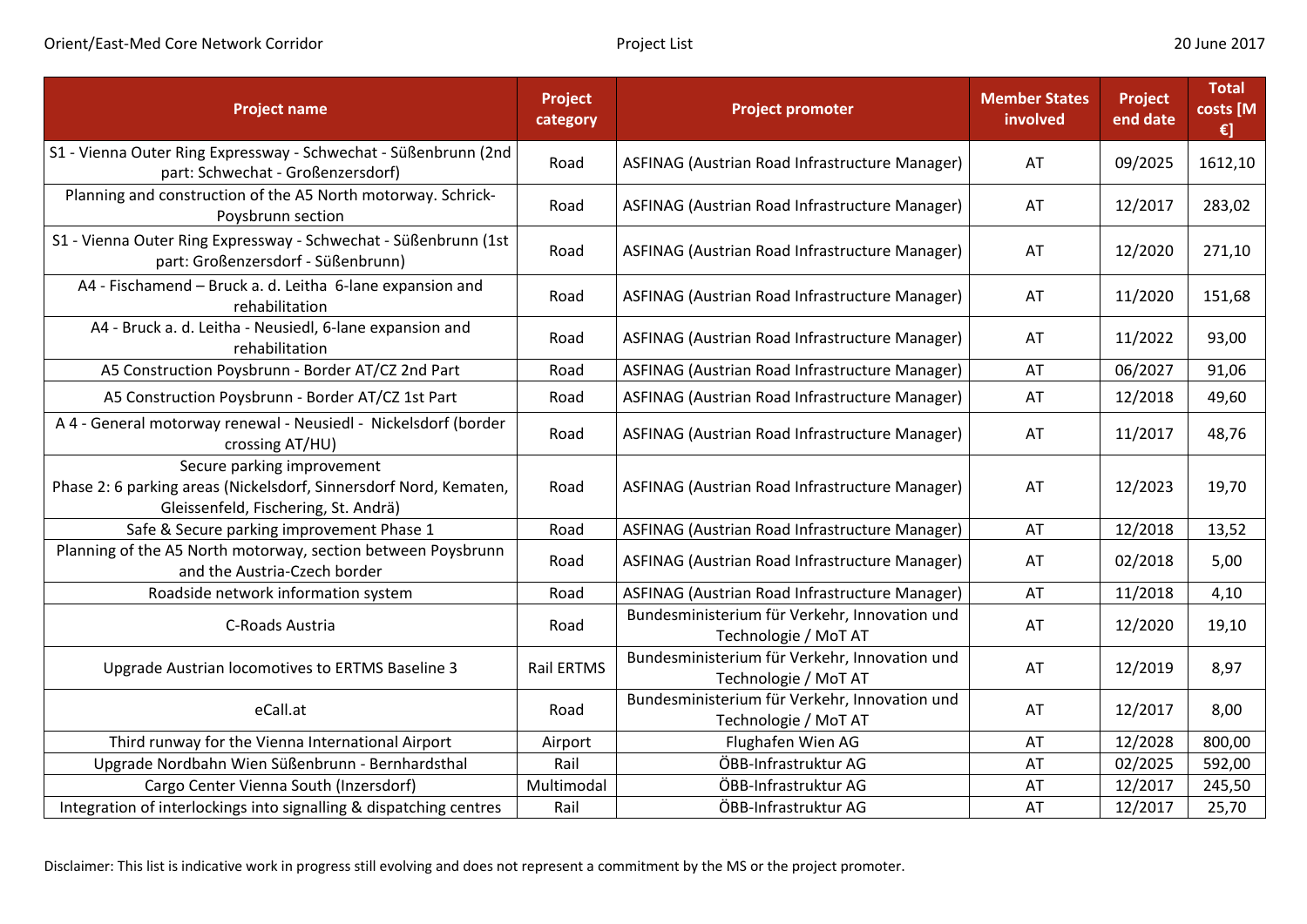| <b>Project name</b>                                                                                                                                  | Project<br>category | <b>Project promoter</b>                                               | <b>Member States</b><br>involved                                   | Project<br>end date | <b>Total</b><br>costs [M<br>€] |
|------------------------------------------------------------------------------------------------------------------------------------------------------|---------------------|-----------------------------------------------------------------------|--------------------------------------------------------------------|---------------------|--------------------------------|
| (Vienna)                                                                                                                                             |                     |                                                                       |                                                                    |                     |                                |
| ETCS deployment Wien - Süßenbrunn                                                                                                                    | <b>Rail ERTMS</b>   | ÖBB-Infrastruktur AG                                                  | AT                                                                 | 02/2017             | 16,41                          |
| Noise protection (Vienna)                                                                                                                            | Rail                | ÖBB-Infrastruktur AG                                                  | AT                                                                 | 12/2020             | 13,45                          |
| Integration of interlockings into signalling & dispatching centres<br>Wien - Bernhardsthal                                                           | Rail                | ÖBB-Infrastruktur AG                                                  | AT                                                                 | 02/2018             | 10,52                          |
| Reconfiguration of the accessibility of Himberg Station                                                                                              | Rail                | ÖBB-Infrastruktur AG                                                  | AT                                                                 | 12/2020             | 10,48                          |
| Noise protection Wien - Bernhardsthal                                                                                                                | Rail                | ÖBB-Infrastruktur AG                                                  | AT                                                                 | 02/2020             | 3,56                           |
| Noise protection Wien - Nickelsdorf                                                                                                                  | Rail                | ÖBB-Infrastruktur AG                                                  | AT                                                                 | 12/2017             | 1,72                           |
| Train condition checkpoints Wien - Nickelsdorf                                                                                                       | Rail                | ÖBB-Infrastruktur AG                                                  | AT                                                                 | 12/2017             | 0,84                           |
| Train condition checkpoints Wien - Bernhardsthal                                                                                                     | Rail                | ÖBB-Infrastruktur AG                                                  | AT                                                                 | 02/2018             | 0,74                           |
| Extension Wien Erdberger Lände Rail Bridge (section Wien<br>Simmering - Wien Praterkai)                                                              | Rail                | ÖBB-Infrastruktur AG                                                  | AT                                                                 | 02/2034             | unknown                        |
| Wien Zvbf Rail Freight Station - Alignment optimization of exit<br>lines                                                                             | Rail                | ÖBB-Infrastruktur AG                                                  | AT                                                                 | 12/2037             | unknown                        |
| Link between Vienna Airport - Bruck/Leitha (- border AT/HU)                                                                                          | Rail                | ÖBB-Infrastruktur AG                                                  | AT                                                                 | 12/2017             | unknown                        |
| ERTMS deployment Wien - Parndorf                                                                                                                     | <b>Rail ERTMS</b>   | ÖBB-Infrastruktur AG                                                  | AT                                                                 | 12/2022             | unknown                        |
| ERTMS deployment Parndorf - Nickelsdorf (border AT/HU)                                                                                               | Rail ERTMS          | ÖBB-Infrastruktur AG                                                  | AT                                                                 | 12/2022             | unknown                        |
| CEE goes ETCS                                                                                                                                        | Rail ERTMS          | Salzburg AG fur Energie, Verkehr und<br>Telekommunikation             | AT                                                                 | unknown             | 0,51                           |
| <b>RIS COMEX</b>                                                                                                                                     | <b>IWW</b>          | Bundesministerium für Verkehr, Innovation und<br>Technologie / MoT AT | AT, BE, BG, CZ,<br>DE, FR, HR, HU,<br>LU, NL, RO, RS,<br><b>SK</b> | 12/2020             | 19,77                          |
| <b>RIS COMEX</b>                                                                                                                                     | <b>IWW</b>          | Bundesministerium für Verkehr, Innovation und<br>Technologie / MoT AT | AT, BE, BG, CZ,<br>DE, FR, HR, HU,<br>LU, NL, RO, RS,<br><b>SK</b> | 12/2020             | 6,73                           |
| ERTMS series retrofitment and upgrade on electric locomotives                                                                                        | Rail ERTMS          | Alpha Trains Luxembourg S.a r.l.                                      | AT, BE, DE, HU,<br>NL, SE                                          | unknown             | 15,90                          |
| Regional and Transport Development in the Danube-Black Sea<br>Region towards a Transnational Multiport Gateway Region - DBS<br><b>Gateway Region</b> | <b>IWW</b>          | Regional Government of Lower Austria                                  | AT, BG, DE, HR,<br>HU, MD, RO, RS,<br>SK, UA                       | 06/2019             | 2,18                           |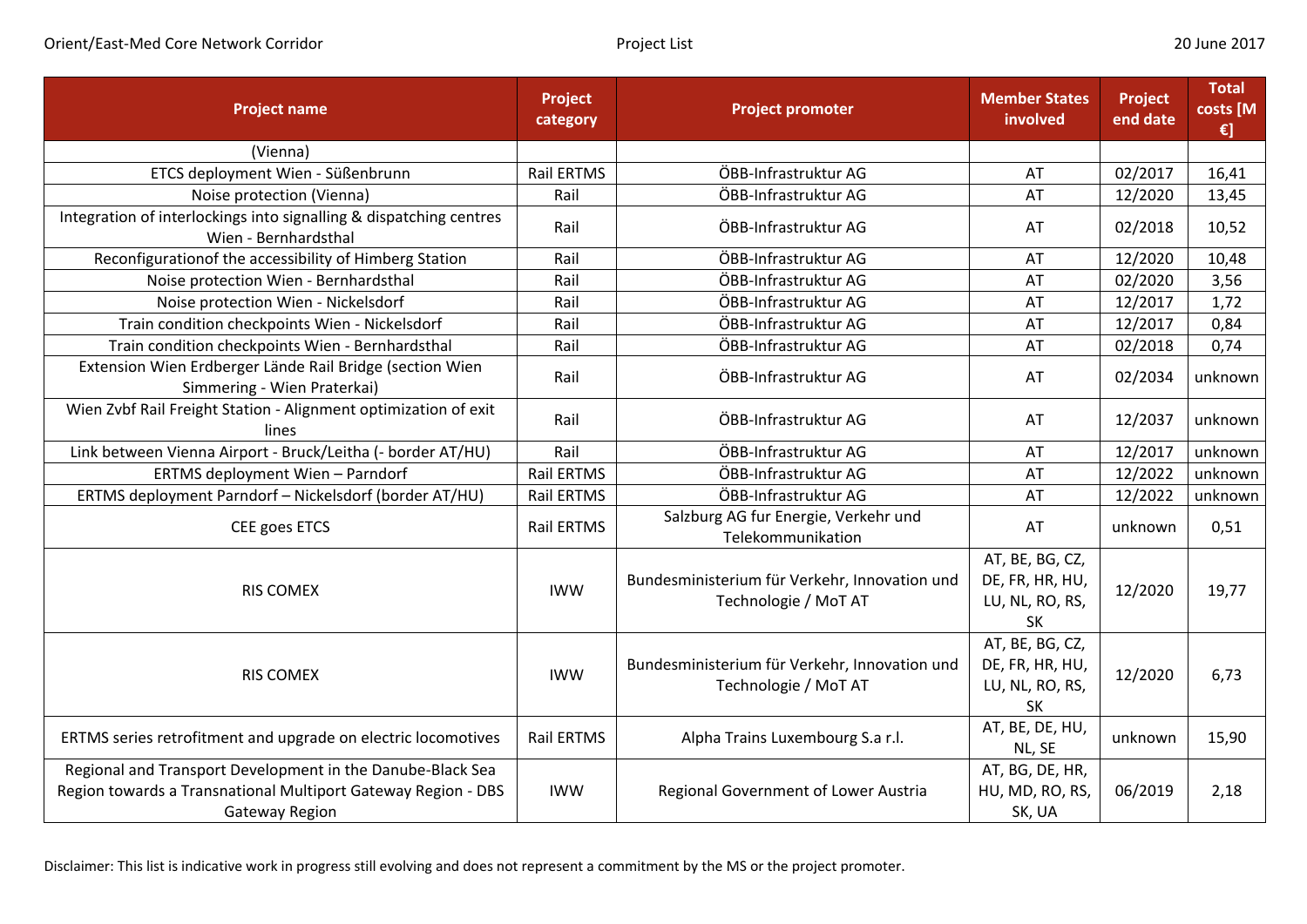| <b>Project name</b>                                                                | <b>Project</b><br>category | <b>Project promoter</b>                                                 | <b>Member States</b><br>involved                | Project<br>end date | <b>Total</b><br>costs [M<br>€] |
|------------------------------------------------------------------------------------|----------------------------|-------------------------------------------------------------------------|-------------------------------------------------|---------------------|--------------------------------|
| Retrofitment and upgrade of locomotives                                            | <b>Rail ERTMS</b>          | Lokomotion Gesellschaft fur Schienentraktion<br>mbH                     | AT, CZ, DE, HU,<br>IT, SI                       | 12/2020             | 5,41                           |
| Deployment of ERTMS/ETCS onboard components                                        | <b>Rail ERTMS</b>          | CD Cargo, a.s.                                                          | AT, CZ, DE, HU,<br>PL, SK                       | 12/2020             | 137,50                         |
| Deployment of ERTMS/ETCS onboard components                                        | Rail ERTMS                 | Ceske drahy, a.s.                                                       | AT, CZ, DE, HU,<br>PL, SK                       | 04/2020             | 246,89                         |
| Retrofitment of 35 locomotives with ERTMS                                          | <b>Rail ERTMS</b>          | MAV-START Vastui Szemelyszallito Zartkoruen<br>Mukodo Reszventytarsasag | AT, HR, HU, RO,<br>SI, SK                       | 09/2019             | 12,72                          |
| <b>LNG</b> motion                                                                  | Innovation                 | Axegaz SAS                                                              | BE, DE, ES, FR,<br>HU, IT, NL, PL,<br><b>RO</b> | 12/2020             | 60,32                          |
| LNG4Trucks                                                                         | Innovation                 | Uniper LNG Kraftstoff GmbH                                              | BE, DE, FR, PL                                  | unknown             | 57,90                          |
| Upgrade of the multi-port short-sea shipping service UK -<br>mainland Europe       | MoS                        | <b>Atlantic Container Line AB</b>                                       | BE, DE, SE, UK                                  | unknown             | 27,90                          |
| LNG 2.0 - The C02llaborative S0-2lution                                            | MoS                        | Furetank Rederi AB                                                      | BE, EE, NL, LT,<br>LV, PL, DE                   | 11/2019             | 28,40                          |
| Rehabilitation of Safety in the Black Sea Port of Burgas                           | Maritime                   | BPI Co.                                                                 | <b>BG</b>                                       | 02/2019             | 12,78                          |
| Implementation of Black Sea - Burgas Port Safety, VTMIS Phase IV                   | Maritime                   | BPI Co.                                                                 | BG                                              | 02/2019             | 4,50                           |
| Black Sea - Burgas Port Safety - development of monitoring<br>system               | Maritime                   | BPI Co.                                                                 | BG                                              | 02/2019             | 3,00                           |
| Feasibility study Port Community Systems (Burgas Seaport, Vidin<br>IWW port)       | Maritime                   | BPI Co.                                                                 | <b>BG</b>                                       | 02/2017             | 0,50                           |
| Development and approval of Port Burgas Master Plan                                | Maritime                   | BPI Co.                                                                 | BG                                              | 02/2018             | 0,48                           |
| Development of high-speed communication system of Bulgarian<br><b>Road Network</b> | Road                       | <b>MTITC</b>                                                            | BG                                              | 02/2018             | 6,00                           |
| Modernisation of Medkovets - Ruska Byala sections                                  | Rail                       | <b>NRIC</b>                                                             | BG                                              | unknown             | 1140,00                        |
| Modernisation of Radomir - Kulata line                                             | Rail                       | <b>NRIC</b>                                                             | <b>BG</b>                                       | unknown             | 1140,00                        |
| Modernisation of Ruska Byala - Sofia section                                       | Rail                       | <b>NRIC</b>                                                             | <b>BG</b>                                       | unknown             | 817,20                         |
| Modernization of Railway line Sofia-Plovdiv: Section Elin Pelin-<br>Kostenets      | Rail                       | <b>NRIC</b>                                                             | <b>BG</b>                                       | 12/2023             | 603,69                         |
| Modernisation of Vidin - Medkovets railway section                                 | Rail                       | <b>NRIC</b>                                                             | BG                                              | unknown             | 451,33                         |
| Rehabilitation of Plovdiv - Burgas railway line; Phase 2                           | Rail                       | <b>NRIC</b>                                                             | <b>BG</b>                                       | 07/2021             | 412,30                         |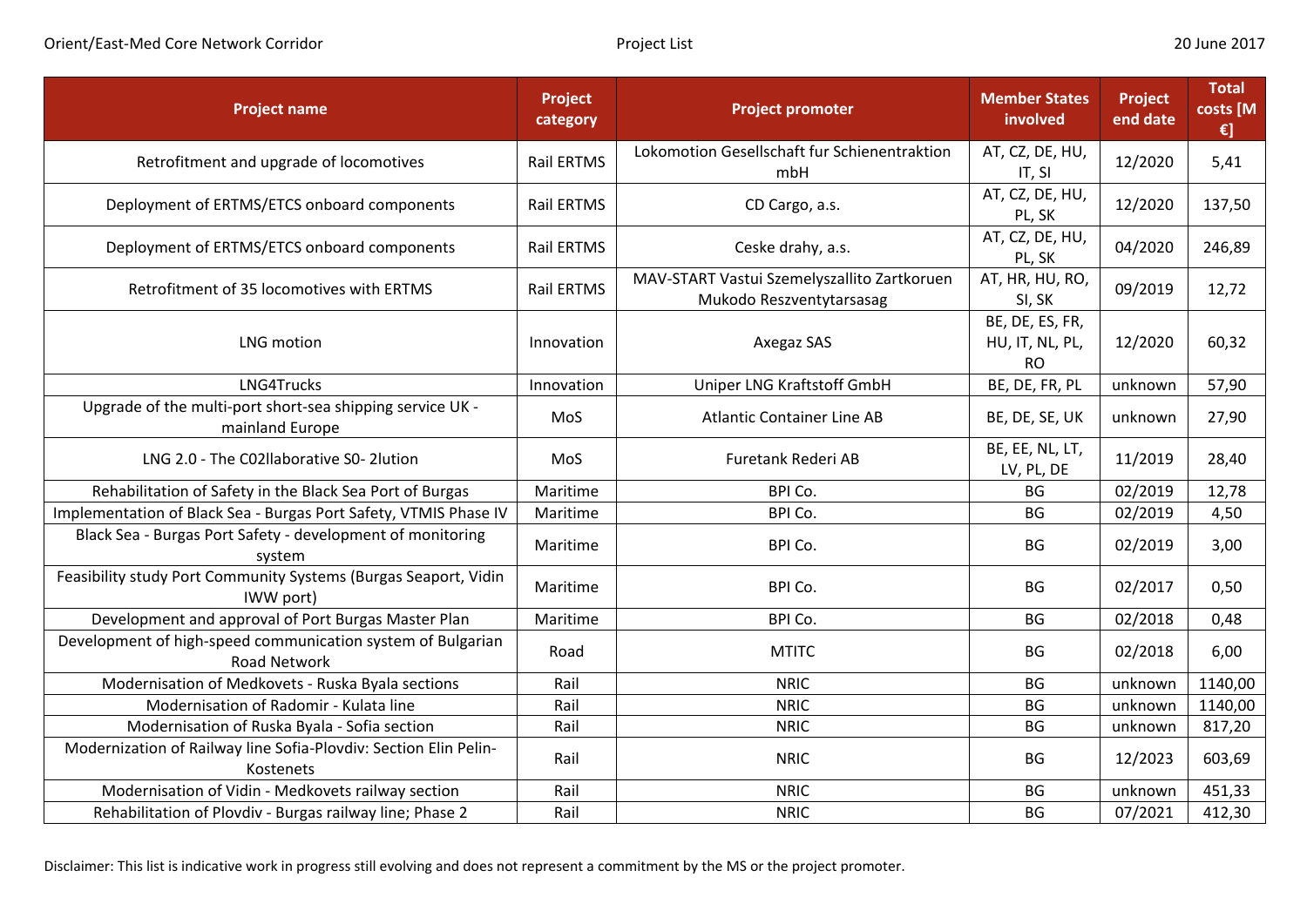| <b>Project name</b>                                                                                                                                                                                   | <b>Project</b><br>category | <b>Project promoter</b> | <b>Member States</b><br>involved | <b>Project</b><br>end date | <b>Total</b><br>costs [M<br>€] |
|-------------------------------------------------------------------------------------------------------------------------------------------------------------------------------------------------------|----------------------------|-------------------------|----------------------------------|----------------------------|--------------------------------|
| Modernisation Sofia railway node                                                                                                                                                                      | Rail                       | <b>NRIC</b>             | BG                               | unknown                    | 214,55                         |
| Modernisation of Sofia - Pernik railway line                                                                                                                                                          | Rail                       | <b>NRIC</b>             | <b>BG</b>                        | unknown                    | 204,52                         |
| Modernisation of Sofia - Plovdiv railway line, Kostenets -<br>Septemvri section                                                                                                                       | Rail                       | <b>NRIC</b>             | BG                               | 12/2020                    | 178,26                         |
| Modernisation of Septemvri - Plovdiv section                                                                                                                                                          | Rail                       | <b>NRIC</b>             | BG                               | 03/2017                    | 159,35                         |
| Modernisation of Pernik - Radomir railway line                                                                                                                                                        | Rail                       | <b>NRIC</b>             | BG                               | unknown                    | 155,06                         |
| Development of Plovdiv railway node                                                                                                                                                                   | Rail                       | <b>NRIC</b>             | BG                               | 12/2020                    | 137,96                         |
| Development of Sofia Railway Junction: Sofia - Voluyak Railway<br>Section                                                                                                                             | Rail                       | <b>NRIC</b>             | BG                               | 12/2020                    | 104,21                         |
| Modernization of the railway section Sofia - Elin Pelin (Design and<br>construction)                                                                                                                  | Rail                       | <b>NRIC</b>             | <b>BG</b>                        | 12/2020                    | 67,98                          |
| Deployment of ERTMS along the Sofia-Pernik-Radomir-Kulata<br>railway line                                                                                                                             | <b>Rail ERTMS</b>          | <b>NRIC</b>             | <b>BG</b>                        | unknown                    | 62,05                          |
| Deployment of ETCS along the Sofia-Septemvri railway line                                                                                                                                             | Rail                       | <b>NRIC</b>             | BG                               | 12/2020                    | 34,36                          |
| Technical assistance for preparation of project "Modernization of<br>the Sofia - Pernik - Radomir - Gyueshevo - border with Republic of<br>Macedonia railway line                                     | Rail                       | <b>NRIC</b>             | <b>BG</b>                        | 02/2020                    | 16,00                          |
| Construction of four overpasses along the Septemvri - Plovdiv<br>railway section                                                                                                                      | Rail                       | <b>NRIC</b>             | <b>BG</b>                        | 06/2017                    | 12,23                          |
| Rehabilitation of Railway Infrastructure along sections of the<br>Plovdiv - Burgas Railway Line - reconstruction, repair and<br>modernization of traction sub-stations Burgas, Karnobat and<br>Yambol | Rail                       | <b>NRIC</b>             | <b>BG</b>                        | 08/2017                    | 10,91                          |
| Reconstruction of Stara Zagora and Nova Zagora railway stations                                                                                                                                       | Rail                       | <b>NRIC</b>             | BG                               | 12/2020                    | 9,20                           |
| Reconstruction of Poduyane, Iskar, Kazichene railway stations                                                                                                                                         | Rail                       | <b>NRIC</b>             | BG                               | 12/2020                    | 3,67                           |
| Reconstruction of Karnobat railway station                                                                                                                                                            | Rail                       | <b>NRIC</b>             | BG                               | 12/2020                    | 3,07                           |
| Safe and competitive multimodal port - Bulgaria West Port                                                                                                                                             | Maritime                   | Port Bulgaria West JSC. | <b>BG</b>                        | unknown                    | 16,14                          |
| Construction of A3 Struma Motorway Lot 3 (Blagoevgrad -<br>Sandanski)                                                                                                                                 | Road                       | <b>RIA</b>              | BG                               | 02/2023                    | 850,00                         |
| Modernization of Vidin - Montana express road                                                                                                                                                         | Road                       | <b>RIA</b>              | BG                               | 12/2019                    | 506,00                         |
| Modernization of Mezdra - Botevgrad express road                                                                                                                                                      | Road                       | <b>RIA</b>              | BG                               | 02/2019                    | 180,00                         |
| Modernization of Montana - Vratsa express road                                                                                                                                                        | Road                       | <b>RIA</b>              | <b>BG</b>                        | 12/2019                    | 150,00                         |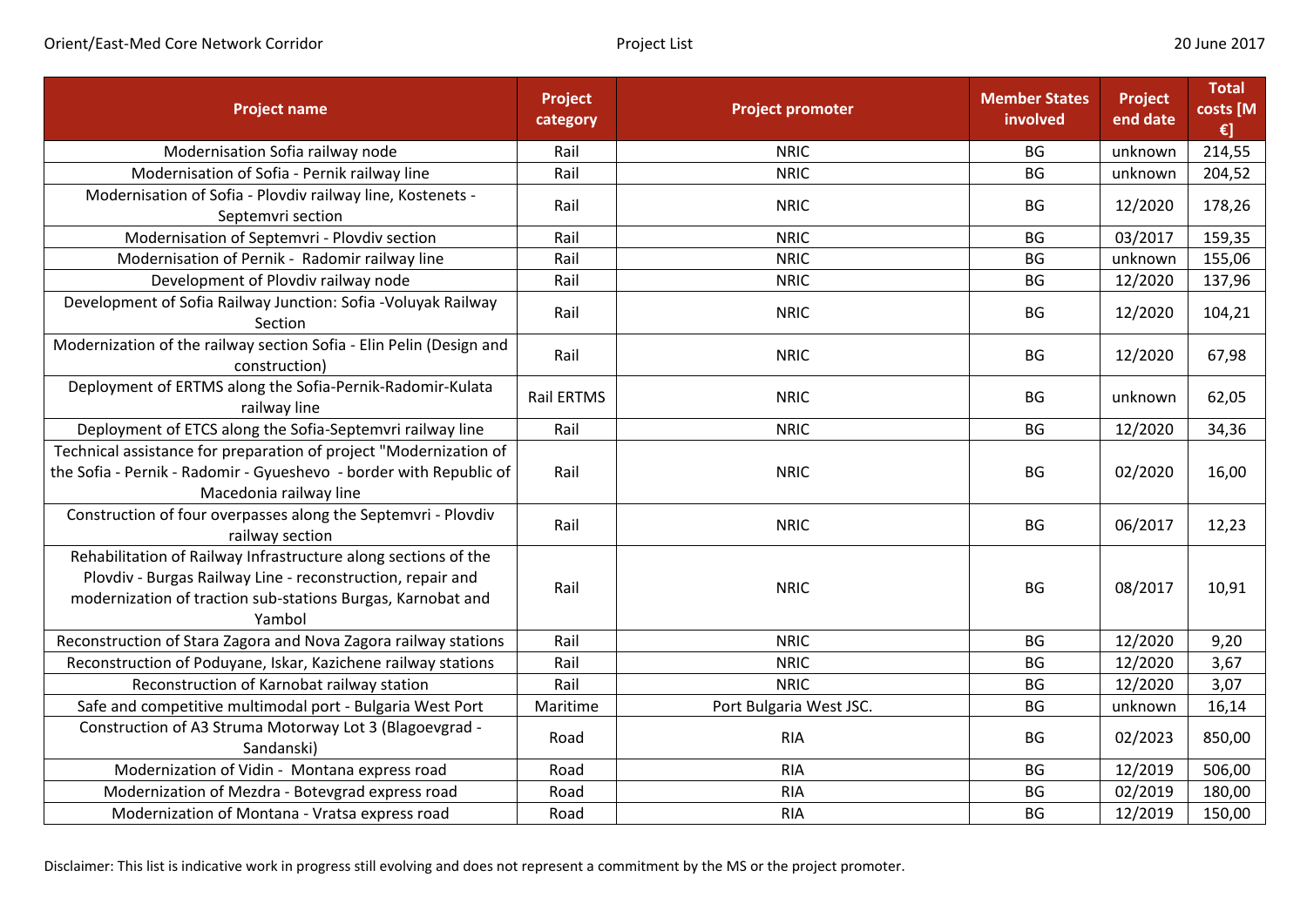| <b>Project name</b>                                                                                                   | Project<br>category | <b>Project promoter</b>                                     | <b>Member States</b><br>involved             | Project<br>end date | <b>Total</b><br>costs [M<br>€] |
|-----------------------------------------------------------------------------------------------------------------------|---------------------|-------------------------------------------------------------|----------------------------------------------|---------------------|--------------------------------|
| Reconstruction of Vratsa - Mezdra express road                                                                        | Road                | <b>RIA</b>                                                  | <b>BG</b>                                    | 02/2019             | 10,00                          |
| Development of the Sofia - West<br>rail-road terminal                                                                 | Multimodal          | Translog Cargo Ltd.                                         | <b>BG</b>                                    | unknown             | 3,20                           |
| SESAR Deployment Programme implementation 2015 - Cluster 3                                                            | Innovation          | SESAR Deployment Manager (NATS (En-Route)<br>Plc on behalf) | BG, HR, CZ, EE,<br>HU, PL, PT, RO,<br>SK, GR | 12/2020             | 63,78                          |
| Port of Lemesos: Expanding cargo storage capacity                                                                     | Maritime            | <b>CPA</b>                                                  | <b>CY</b>                                    | 12/2040             | 160,00                         |
| Port of Lemesos: Expansion of Terminal 2 Vasiliko                                                                     | Maritime            | <b>CPA</b>                                                  | <b>CY</b>                                    | 12/2030             | 123,00                         |
| Port of Lemesos - Port Community System                                                                               | Maritime            | CPA                                                         | <b>CY</b>                                    | 12/2020             | 5,00                           |
| Synchronised PBN Implementation Cohesion Europe (SPICE)                                                               | Innovation          | <b>EUROCONTROL</b>                                          | <b>CY</b>                                    | 12/2020             | 39,03                          |
| Port of Lemesos: 2 Super Post-Panamax Gantry Cranes                                                                   | Maritime            | Eurogate Container Terminal Limassol Ltd                    | <b>CY</b>                                    | 01/2019             | 40,00                          |
| Larnaka Airport Multimodal Logistic (freight) Platform                                                                | Multimodal          | <b>Hermes Airport LTD</b>                                   | <b>CY</b>                                    | 05/2019             | 10,28                          |
| Lefkosia South Orbital Motorway                                                                                       | Road                | MoT                                                         | <b>CY</b>                                    | 12/2030             | 235,00                         |
| Link road connecting Lemesos-Paphos Motorway with the<br>Lemesos Port                                                 | Maritime            | MoT                                                         | <b>CY</b>                                    | 02/2020             | 115,00                         |
| Link road connecting Lemesos-Lefkosia Motorway with the<br>Vasiliko Terminal (Lemesos Port)                           | Maritime            | MoT                                                         | <b>CY</b>                                    | 12/2023             | 28,00                          |
| Construction of Stavrou Grade Separated Junction on Lefkosia-<br>Lemesos Motorway                                     | Road                | MoT                                                         | <b>CY</b>                                    | 12/2023             | 25,00                          |
| Interurban Multimodal Terminals in Cyprus                                                                             | Multimodal          | MoT                                                         | <b>CY</b>                                    | 12/2020             | 6,00                           |
| <b>Cyprus Core Network Energy Efficiency Lighting</b>                                                                 | Innovation          | MoT                                                         | <b>CY</b>                                    | 12/2019             | 6,00                           |
| ITS Development on Lefkosia-Lemesos Motorways and Lefkosia-<br>Larnaca Motorways (Relevant EU CEF Co-funded projects) | Innovation          | MoT                                                         | <b>CY</b>                                    | 12/2030             | 5,00                           |
| Alternative fuels infrastructure development on Cyprus core road<br>network                                           | Road                | MoT                                                         | <b>CY</b>                                    | 12/2020             | 4,00                           |
| Upgrading Sia Grade Separated Junction on Lefkosia-Lemesos<br>Motorway                                                | Road                | MoT                                                         | <b>CY</b>                                    | 01/2018             | 1,50                           |
| Advanced Safety Nets for Prague airport                                                                               | Airport             | Air Navigation Services of the Czech Republic<br>(ANS CR)   | <b>CZ</b>                                    | unknown             | 4,35                           |
| Deployment of ERTMS/ETCS on-board components                                                                          | Rail ERTMS          | CD Cargo, a.s.                                              | CZ                                           | 12/2020             | 137,52                         |
| EV fast charging backbone network Central Europe                                                                      | Road                | CEZ, a. s.                                                  | CZ                                           | 12/2018             | 2,84                           |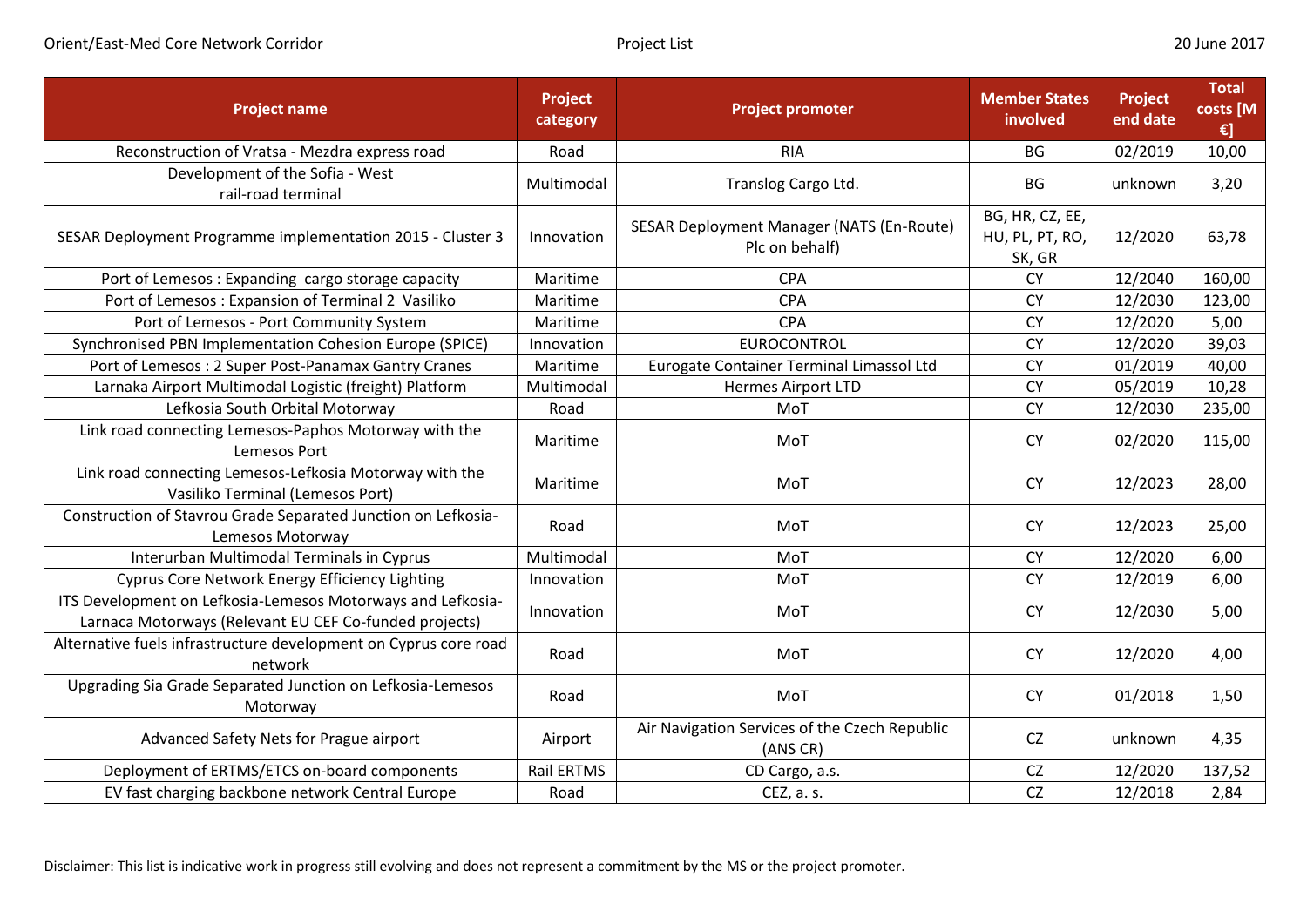| <b>Project name</b>                                                                                                                         | <b>Project</b><br>category | <b>Project promoter</b>                                 | <b>Member States</b><br>involved | Project<br>end date | <b>Total</b><br>costs [M<br>€] |
|---------------------------------------------------------------------------------------------------------------------------------------------|----------------------------|---------------------------------------------------------|----------------------------------|---------------------|--------------------------------|
| Port Melnik modernization                                                                                                                   | Multimodal                 | Czech Ports a.s.                                        | CZ                               | 12/2020             | 10,58                          |
| Improvement of navigation conditions on the Dolni Labe in the<br>section Strekov - state border                                             | <b>IWW</b>                 | Directorate of waterways of the Czech Republic<br>(RVC) | <b>CZ</b>                        | 12/2024             | 160,00                         |
| Extension of navigability from Melnik to Pardubice<br>Construction of new lock Prelouc II in order to extend navigability<br>on Elbe        | <b>IWW</b>                 | Directorate of waterways of the Czech Republic<br>(RVC) | <b>CZ</b>                        | 12/2024             | 113,44                         |
| Extension of navigability on Vltava Waterway<br>Securing clearance under bridges on the Vltava Waterway (study<br>in progress)              | <b>IWW</b>                 | Directorate of waterways of the Czech Republic<br>(RVC) | <b>CZ</b>                        | 12/2019             | 34,27                          |
| Extension of navigability from Melnik to Pardubice<br>Modernization of the lock chamber Srnojedy in order to extend<br>navigability on Elbe | <b>IWW</b>                 | Directorate of waterways of the Czech Republic<br>(RVC) | <b>CZ</b>                        | 12/2020             | 15,44                          |
| Increasing draught levels on the Vltava waterway in order to<br>extend and improve navigability on Vltava                                   | <b>IWW</b>                 | Directorate of waterways of the Czech Republic<br>(RVC) | CZ                               | 06/2020             | 11,11                          |
| Adaptation of chambre gates in Horin (Extension of navigability on<br>Vltava Waterway)                                                      | <b>IWW</b>                 | Directorate of waterways of the Czech Republic<br>(RVC) | CZ                               | 12/2018             | 8,69                           |
| Construction of a new road bridge over Elbe between Valy and<br>Melice                                                                      | <b>IWW</b>                 | Directorate of waterways of the Czech Republic<br>(RVC) | CZ                               | 12/2018             | 8,26                           |
| Construction of a new public port of Pardubice - Phase 1 Basic<br>Infrastructure Works                                                      | <b>IWW</b>                 | Directorate of waterways of the Czech Republic<br>(RVC) | CZ                               | 12/2024             | 8,20                           |
| Adaptation of waterway Zbraslav & Stechovice (Vltava)                                                                                       | <b>IWW</b>                 | Directorate of waterways of the Czech Republic<br>(RVC) | CZ                               | 02/2022             | 7,40                           |
| Modernization of the lock chamber Stvanice approaches<br>(Extension of navigability on Vltava Waterway)                                     | <b>IWW</b>                 | Directorate of waterways of the Czech Republic<br>(RVC) | CZ                               | 12/2019             | 3,65                           |
| Stabilization of fairway in the port of Chvaletice                                                                                          | <b>IWW</b>                 | Directorate of waterways of the Czech Republic<br>(RVC) | CZ                               | 12/2022             | 3,20                           |
| Study of projects for stabilisation of navigation depths                                                                                    | <b>IWW</b>                 | Directorate of waterways of the Czech Republic<br>(RVC) | CZ                               | 02/2022             | unknown                        |
| Study of projects for extension of waterway to Pardubice, works                                                                             | <b>IWW</b>                 | Directorate of waterways of the Czech Republic          | CZ                               | 02/2019             | unknown                        |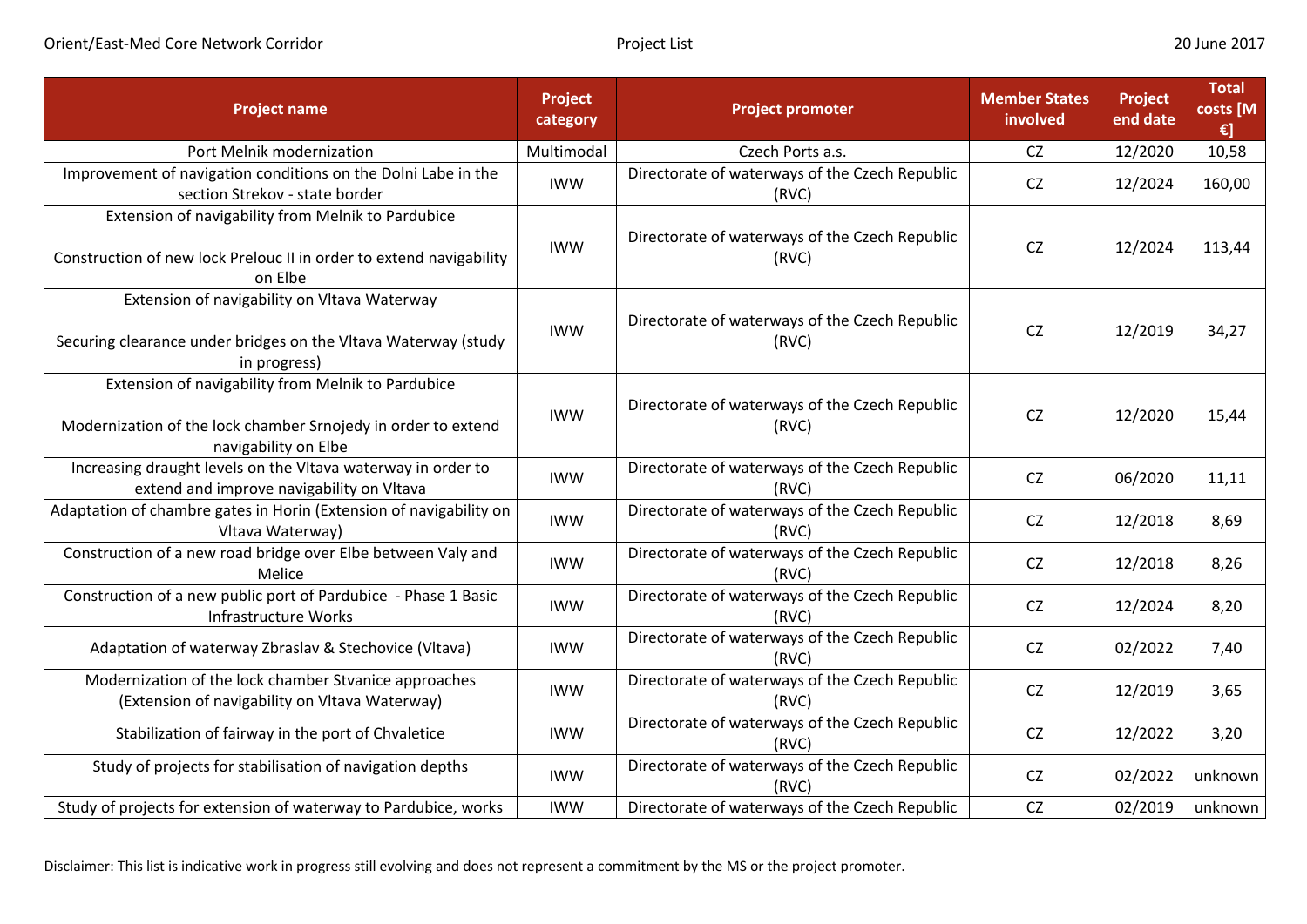| <b>Project name</b>                                                                                                                                    | Project<br>category | <b>Project promoter</b>                                       | <b>Member States</b><br>involved | Project<br>end date | <b>Total</b><br>costs [M<br>€] |
|--------------------------------------------------------------------------------------------------------------------------------------------------------|---------------------|---------------------------------------------------------------|----------------------------------|---------------------|--------------------------------|
| on enhancements of parameters and performance conditions<br>(locks)                                                                                    |                     | (RVC)                                                         |                                  |                     |                                |
| Introduction and development of ITS for road transport on<br>highways, limited access highways and 1st class roads (incl.<br>Operation or toll system) | Road                | Ministry of Transport                                         | <b>CZ</b>                        | 12/2023             | 1272,00                        |
| C-Roads Czech Republic                                                                                                                                 | Road                | Ministry of Transport                                         | <b>CZ</b>                        | 12/2020             | 18,93                          |
| Traffic control of waterways (RIS)                                                                                                                     | <b>IWW</b>          | Ministry of Transport                                         | CZ                               | 02/2023             | 11,00                          |
| Motorway D1 - extension of the rest area Strechov                                                                                                      | Road                | Ministry of Transport                                         | CZ                               | 07/2019             | 10,82                          |
| Motorway D1 - extension of the rest area Humpolec                                                                                                      | Road                | Ministry of Transport                                         | <b>CZ</b>                        | 07/2021             | 1,48                           |
| D1 Mirosovice - Kyvalka                                                                                                                                | Road                | Ministry of Transport, Road and Motorway<br>Directorate (RSD) | CZ                               | 12/2019             | 542,86                         |
| Ring road around Praha: A7 D0 520 Brezineves - Satalice 13,7 km                                                                                        | Road                | Ministry of Transport, Road and Motorway<br>Directorate (RSD) | <b>CZ</b>                        | 02/2030             | 420,13                         |
| D52 Pohorelice - border CZ/AT                                                                                                                          | Road                | Ministry of Transport, Road and Motorway<br>Directorate (RSD) | <b>CZ</b>                        | 12/2030             | 380,00                         |
| Ring road around Praha: A1 D0 511 Bechovice - D1 12,6 km                                                                                               | Road                | Ministry of Transport, Road and Motorway<br>Directorate (RSD) | <b>CZ</b>                        | 02/2025             | 346,27                         |
| B22 D1 01191 Starý Lískovec - Brno-jih 6,7 km                                                                                                          | Road                | Ministry of Transport, Road and Motorway<br>Directorate (RSD) | CZ                               | 12/2028             | 110,65                         |
| B21 D1 01172 Bosonohy - Starý Lískovec 4,9 km B                                                                                                        | Road                | Ministry of Transport, Road and Motorway<br>Directorate (RSD) | <b>CZ</b>                        | 12/2028             | 41,12                          |
| D1 Kývalka – Bosonohy 4,8 km                                                                                                                           | Road                | Ministry of Transport, Road and Motorway<br>Directorate (RSD) | <b>CZ</b>                        | 12/2023             | 24,18                          |
| Ring road around Praha: A5 D0 518 Ruzyne - Suchdol 9,4 km                                                                                              | Road                | Ministry of Transport, Road and Motorway<br>Directorate (RSD) | <b>CZ</b>                        | 02/2030             | unknown                        |
| Ring road around Praha: A6 D0 519 Suchdol - Brezineves 6,7 km                                                                                          | Road                | Ministry of Transport, Road and Motorway<br>Directorate (RSD) | <b>CZ</b>                        | 02/2030             | unknown                        |
| Modernization of D0 Prague ring road, section D0 510 Satalice -<br>Běchovice                                                                           | Road                | Ministry of Transport, Road and Motorway<br>Directorate (RSD) | <b>CZ</b>                        | 02/2025             | unknown                        |
| Improving data sharing on transported goods                                                                                                            | Innovation          | <b>OLTIS Group</b>                                            | <b>CZ</b>                        | unknown             | 0,73                           |
| Securing navigability of Dolni Vltava from Melnik beyond Praha                                                                                         | <b>IWW</b>          | Povodí Vltavy, state enterprice                               | <b>CZ</b>                        | 12/2020             | 24,00                          |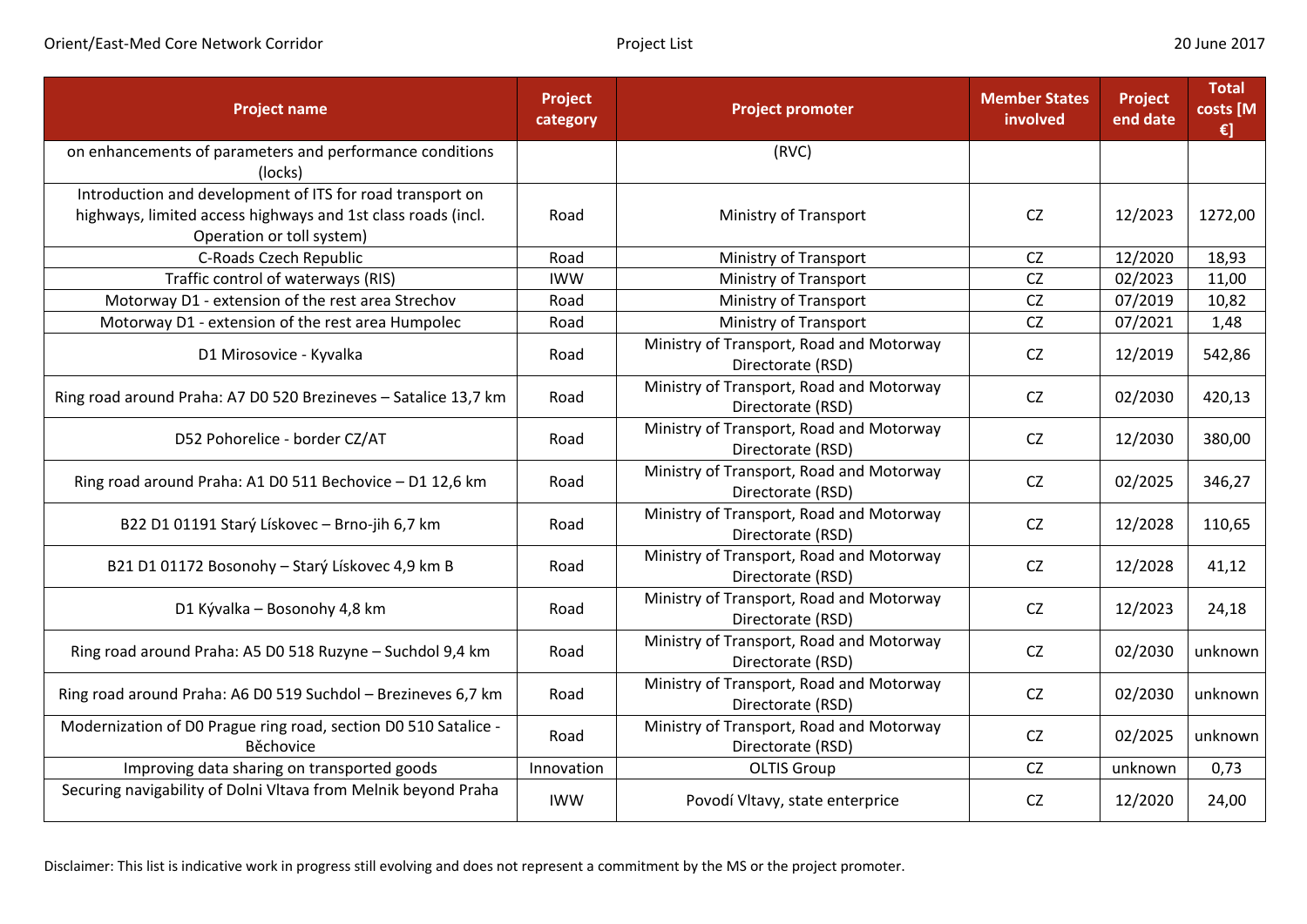| <b>Project name</b>                                                                                                              | Project<br>category | <b>Project promoter</b>                                             | <b>Member States</b><br>involved | Project<br>end date | <b>Total</b><br>costs [M<br>$\epsilon$ ] |
|----------------------------------------------------------------------------------------------------------------------------------|---------------------|---------------------------------------------------------------------|----------------------------------|---------------------|------------------------------------------|
| Modernization of the lock chamber Praha-Stare Mesto in order to<br>extend and improve navigability on Vltava (study in progress) |                     |                                                                     |                                  |                     |                                          |
| Open multimodal rail road terminal Přerov                                                                                        | Multimodal          | Private operator to be specified                                    | <b>CZ</b>                        | 01/2030             | unknown                                  |
| Rail road terminal Přerov                                                                                                        | Multimodal          | Rail Cargo Operator - CSKD s.r.o.                                   | <b>CZ</b>                        | unknown             | unknown                                  |
| HSR Dresden - Praha (part border - Usti nad Labem)                                                                               | Rail                | Railway Infrastructure Administration, state<br>organization (SZDC) | <b>CZ</b>                        | 12/2030             | 2500,00                                  |
| HSR Dresden - Praha (part Lovosice / Litomerice - Praha)                                                                         | Rail                | Railway Infrastructure Administration, state<br>organization (SZDC) | <b>CZ</b>                        | 12/2030             | 2000,00                                  |
| Upgrade of Brno - Breclav line as a High Speed Rail line                                                                         | Rail                | Railway Infrastructure Administration, state<br>organization (SZDC) | <b>CZ</b>                        | 12/2030             | 980,00                                   |
| Railway junction Brno (Works) (also: Brno Rail Node)                                                                             | Rail                | Railway Infrastructure Administration, state<br>organization (SZDC) | <b>CZ</b>                        | 02/2030             | 745,00                                   |
| Optimization of the line Praha Vysocany- Lysa nad Labem, 2nd<br>construction phase (Praha Freight Bypass)                        | Rail                | Railway Infrastructure Administration, state<br>organization (SZDC) | <b>CZ</b>                        | 12/2022             | 289,81                                   |
| Modernization and construction of the line Praha - Veleslavin-<br>Vaclav Havel International Airport                             | Airport             | Railway Infrastructure Administration, state<br>organization (SZDC) | <b>CZ</b>                        | 03/2024             | 270,33                                   |
| Construction of the line Praha - Veleslavin- Praha Masaryk railway<br>station                                                    | Airport             | Railway Infrastructure Administration, state<br>organization (SZDC) | <b>CZ</b>                        | 06/2024             | 260,00                                   |
| Modernization of the line Usti nad Orlici - Chocen                                                                               | Rail                | Railway Infrastructure Administration, state<br>organization (SZDC) | <b>CZ</b>                        | 12/2020             | 241,00                                   |
| Passage through the railway junction Ceska Trebova                                                                               | Rail                | Railway Infrastructure Administration, state<br>organization (SZDC) | <b>CZ</b>                        | 12/2020             | 219,00                                   |
| Passage through the railway junction Pardubice (works)                                                                           | Rail                | Railway Infrastructure Administration, state<br>organization (SZDC) | <b>CZ</b>                        | 12/2020             | 138,00                                   |
| Optimization of the line Praha Hostivar - Praha hl.n., 2nd part -<br>Praha Hostivar - Praha hl.n.                                | Rail                | Railway Infrastructure Administration, state<br>organization (SZDC) | <b>CZ</b>                        | 10/2020             | 134,30                                   |
| Modernisation of the railway junction Přerov Phase 2                                                                             | Rail                | Railway Infrastructure Administration, state<br>organization (SZDC) | <b>CZ</b>                        | 10/2021             | 84,60                                    |
| Decin tunnels                                                                                                                    | Rail                | Railway Infrastructure Administration, state<br>organization (SZDC) | CZ                               | 02/2028             | 75,00                                    |
| Modernization of railway st. Nymburk hl. n.                                                                                      | Rail                | Railway Infrastructure Administration, state<br>organization (SZDC) | <b>CZ</b>                        | 01/2023             | 75,00                                    |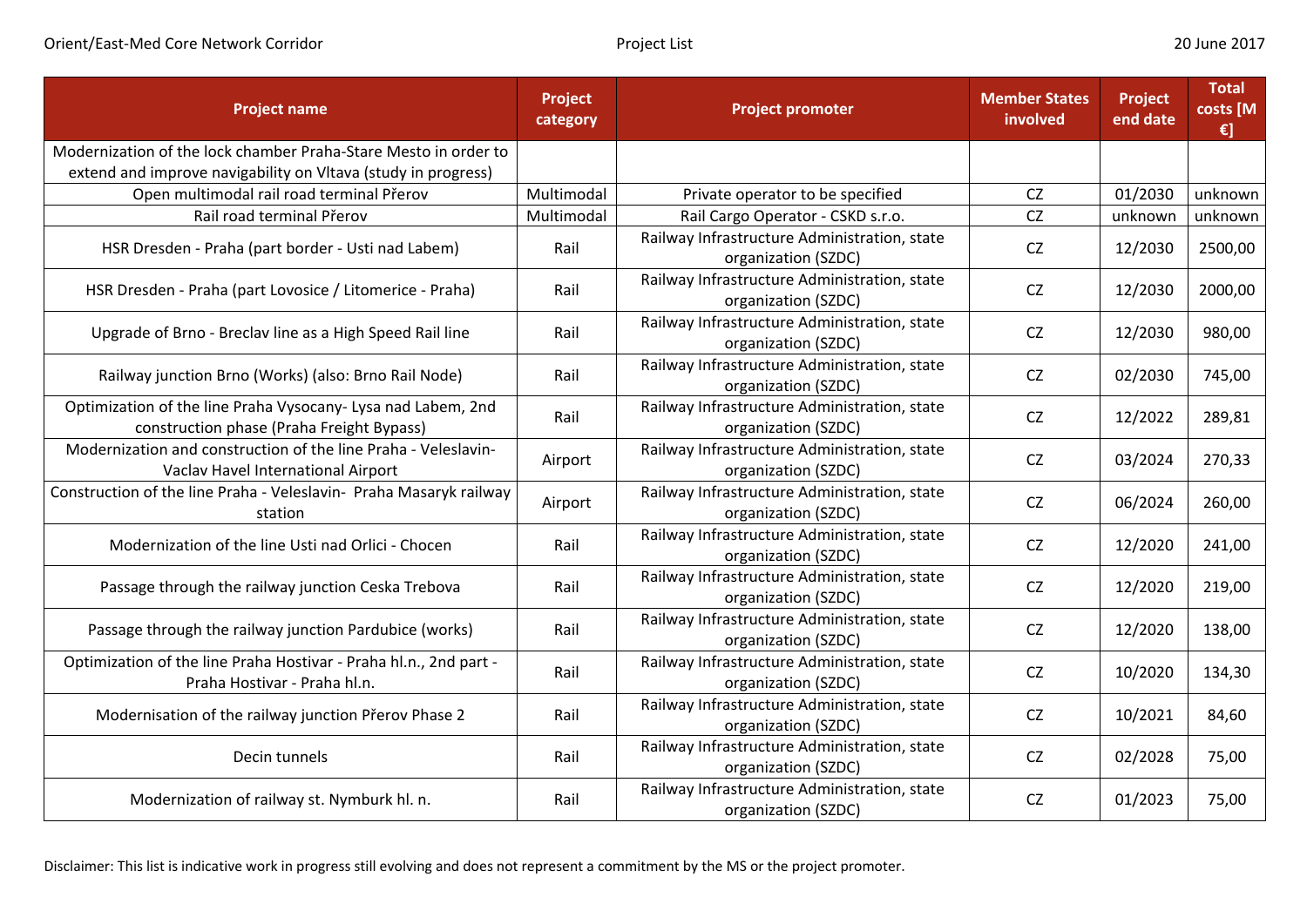| <b>Project name</b>                                                                                                               | Project<br>category | <b>Project promoter</b>                                             | <b>Member States</b><br>involved | Project<br>end date | <b>Total</b><br>costs [M<br>€] |
|-----------------------------------------------------------------------------------------------------------------------------------|---------------------|---------------------------------------------------------------------|----------------------------------|---------------------|--------------------------------|
| Electric traction system change to 25 kV AC, 50 Hz in the section<br>Nedakonice - Říkovice                                        | Rail                | Railway Infrastructure Administration, state<br>organization (SZDC) | <b>CZ</b>                        | 06/2020             | 55,20                          |
| Increasing capacity of the Freight line Praha-Libeň - Praha-<br>Malešice - Praha-Hostivař / Praha-Vršovice (Praha Freight Bypass) | Rail                | Railway Infrastructure Administration, state<br>organization (SZDC) | CZ                               | 12/2023             | 47,91                          |
| Reconstruction of the Negrelli viaduct                                                                                            | Airport             | Railway Infrastructure Administration, state<br>organization (SZDC) | <b>CZ</b>                        | 12/2019             | 47,43                          |
| Modenisation of the track Šakvice - Hustopeče                                                                                     | Rail                | Railway Infrastructure Administration, state<br>organization (SZDC) | CZ                               | 12/2019             | 40,37                          |
| Optimization of the line Decin - Vsetaty - Lysa nad Labem - Kolin                                                                 | Rail                | Railway Infrastructure Administration, state<br>organization (SZDC) | CZ                               | 12/2026             | 36,11                          |
| Modernisation of the railway junction Přerov Phase 3                                                                              | Rail                | Railway Infrastructure Administration, state<br>organization (SZDC) | CZ                               | 12/2021             | 26,05                          |
| ETCS on 1st rail transit corridor: State Border (DE) - Dolní Zleb -<br>Praha-Libeň – Kolín                                        | Rail ERTMS          | Railway Infrastructure Administration, state<br>organization (SZDC) | <b>CZ</b>                        | 08/2020             | 25,00                          |
| ETCS Petrovice u Karvine - Ostrava - Prerov - Breclav                                                                             | <b>Rail ERTMS</b>   | Railway Infrastructure Administration, state<br>organization (SZDC) | CZ                               | 12/2018             | 24,14                          |
| ETCS on railway line Ceska Trebova - Prerov                                                                                       | <b>Rail ERTMS</b>   | Railway Infrastructure Administration, state<br>organization (SZDC) | CZ                               | 11/2019             | 13,99                          |
| Railway junction Brno (Study) (also: Brno Rail Node)                                                                              | Rail                | Railway Infrastructure Administration, state<br>organization (SZDC) | <b>CZ</b>                        | 02/2024             | 11,00                          |
| Motorway D8 - extension of the rest area Sirejovice                                                                               | Road                | Road and Motorway Directorate of the Czech<br>Republic (RSD)        | CZ                               | 01/2019             | 1,31                           |
| EAST-E                                                                                                                            | Innovation          | Zapadoslovenska energetika, a.s.                                    | CZ, SK, HR                       | 12/2018             | 7,44                           |
| <b>ETCS retrofit</b>                                                                                                              | Rail ERTMS          | LEO Express a.s.                                                    | CZ, SK, PL                       | 07/2019             | 3,79                           |
| Implementation of TAF TSI by private railway operators                                                                            | Rail                | <b>OLTIS Group</b>                                                  | CZ, SK, PL                       | 12/2019             | 1,10                           |
| Expansion of the Elbe-Lübeck Canal                                                                                                | <b>IWW</b>          | [MoT DE] BMVI                                                       | DE                               | 12/2030             | 838,10                         |
| Deepening the fairway of Lower and Outer Elbe                                                                                     | <b>IWW</b>          | [MoT DE] BMVI                                                       | DE                               | 12/2030             | 389,10                         |
| Early replacement construction of a new lock in Lüneburg<br>Scharnebeck                                                           | <b>IWW</b>          | [MoT DE] BMVI                                                       | DE                               | 12/2030             | 270,40                         |
| Upgrade Middle Weser                                                                                                              | <b>IWW</b>          | [MoT DE] BMVI                                                       | <b>DE</b>                        | 12/2017             | 206,00                         |
| National Policy Framework on electric energy supply on road<br>infrastructure of corridor(s)                                      | Road                | [MoT DE] BMVI                                                       | DE                               | 12/2020             | 100,00                         |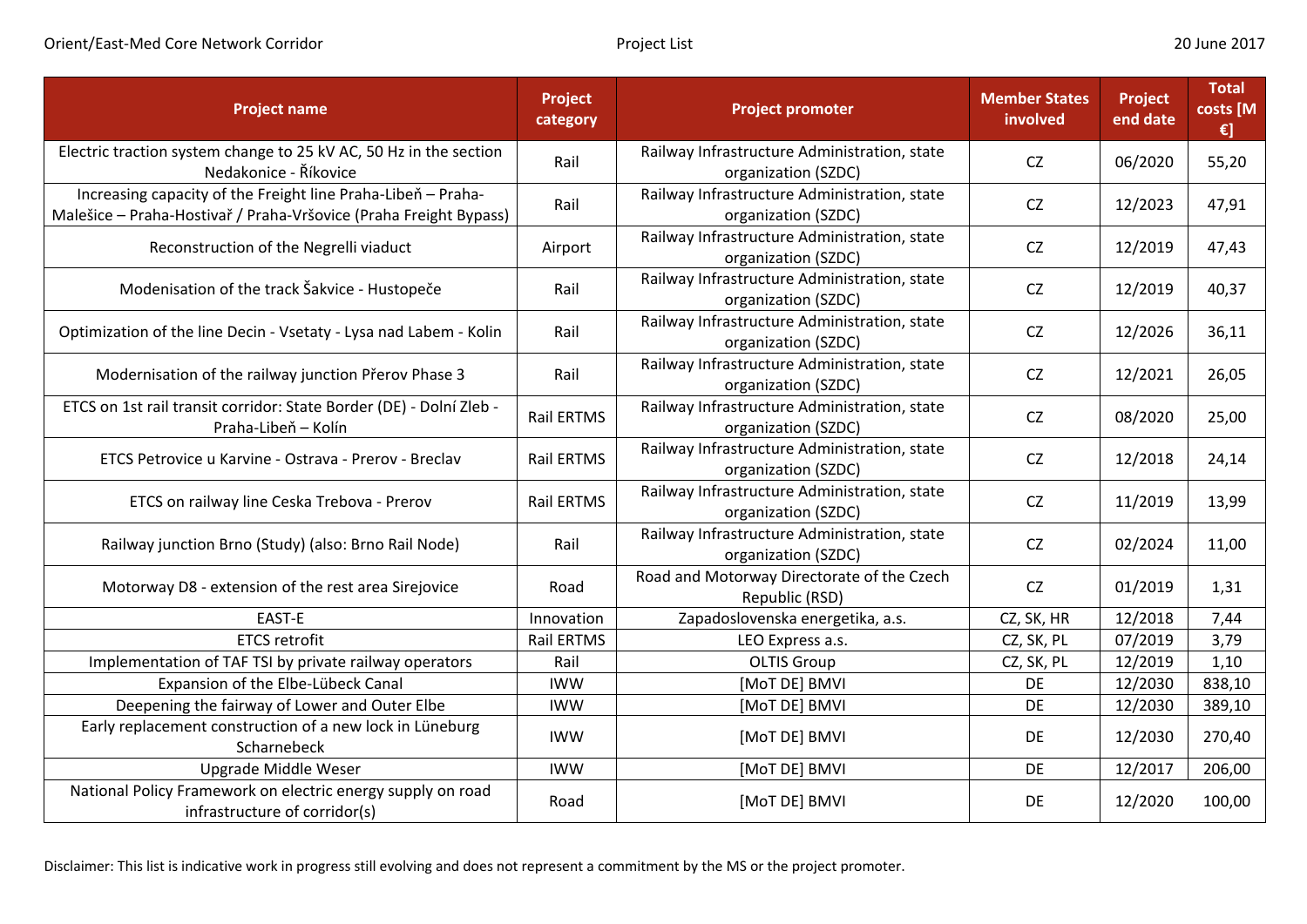| <b>Project name</b>                                                                            | <b>Project</b><br>category | <b>Project promoter</b> | <b>Member States</b><br>involved | Project<br>end date | <b>Total</b><br>costs [M<br>€] |
|------------------------------------------------------------------------------------------------|----------------------------|-------------------------|----------------------------------|---------------------|--------------------------------|
| Improving navigability on the Mittel- and Oberelbe by re-<br>establishing pre-flood conditions | <b>IWW</b>                 | [MoT DE] BMVI           | DE                               | unknown             | 69,00                          |
| Deepening the fairway of Outer Weser                                                           | Maritime                   | [MoT DE] BMVI           | DE                               | 12/2030             | 62,30                          |
| Design and eguipment of ERTMS for six cross-border sections and<br>three gap closings          | <b>Rail ERTMS</b>          | [MoT DE] BMVI           | DE                               | 12/2020             | 55,20                          |
| National Policy Framework on hydrogen energy supply on road<br>infrastructure of corridor(s)   | Road                       | [MoT DE] BMVI           | DE                               | 12/2025             | 50,00                          |
| Deepening the fairway of Lower Weser (Northern part)                                           | Maritime                   | [MoT DE] BMVI           | DE                               | 12/2030             | 35,40                          |
| Deepening the fairway of Lower Weser (Southern part)                                           | Maritime                   | [MoT DE] BMVI           | DE                               | 12/2030             | 5,30                           |
| A 10 AD Pankow - AD Havelland [part of DE CPR 3]                                               | Road                       | [MoT DE] BMVI (BB)      | DE                               | 02/2022             | 791,90                         |
| A 10 AD Potsdam - AD Nuthetal, extension of lanes                                              | Road                       | [MoT DE] BMVI (BB)      | DE                               | 10/2020             | 149,00                         |
| A 10 AD Barnim - Federal state border Brandenburg/Berlin                                       | Road                       | [MoT DE] BMVI (BB)      | DE                               | 12/2018             | 17,60                          |
| NBS/ABS Hamburg/Bremen-Hannover (Optimised Alpha E)                                            | Rail                       | [MoT DE] BMVI (DB Netz) | DE                               | 12/2030             | 3891,00                        |
| Node extension Frankfurt, Hamburg, Köln, Mannheim, München +<br>Hannover, Bremen               | Rail                       | [MoT DE] BMVI (DB Netz) | DE                               | 12/2030             | 2500,00                        |
| ABS/NBS Hannover - Bielefeld                                                                   | Rail                       | [MoT DE] BMVI (DB Netz) | DE                               | 12/2030             | 1885,00                        |
| Upgrading railway line Leipzig - Dresden (ABS Berlin - Dresden)                                | Rail                       | [MoT DE] BMVI (DB Netz) | DE                               | 12/2023             | 1451,00                        |
| Upgrading railway line Berlin - Dresden (first and second phase)                               | Rail                       | [MoT DE] BMVI (DB Netz) | DE                               | 12/2018             | 802,00                         |
| ABS Oldenburg - Wilhelmshaven/Langwedel - Uelzen                                               | Rail                       | [MoT DE] BMVI (DB Netz) | DE                               | 12/2022             | 729,00                         |
| Reconstruction of railway line Südkreuz - Blankenfelde                                         | Rail                       | [MoT DE] BMVI (DB Netz) | DE                               | unknown             | 561,00                         |
| Hamburg node (DE)                                                                              | Rail                       | [MoT DE] BMVI (DB Netz) | DE                               | unknown             | 545,00                         |
| Upgrading of railway lines in Leipzig node                                                     | Rail                       | [MoT DE] BMVI (DB Netz) | DE                               | 12/2019             | 478,60                         |
| Magdeburg node (DE), upgrade of railway infrastructure                                         | Rail                       | [MoT DE] BMVI (DB Netz) | DE                               | 12/2022             | 347,00                         |
| Reconstruction of "Nordbahn" between Nordkreuz and<br>Birkenwerder                             | Rail                       | [MoT DE] BMVI (DB Netz) | DE                               | unknown             | 268,00                         |
| Reconstruction of Ostkreuz railway junction                                                    | Rail                       | [MoT DE] BMVI (DB Netz) | DE                               | 12/2018             | 162,00                         |
| Track doubling of railway line Nordkreuz - Karow                                               | Rail                       | [MoT DE] BMVI (DB Netz) | DE                               | 12/2019             | 154,00                         |
| Megahub Lehrte (DE)                                                                            | Multimodal                 | [MoT DE] BMVI (DB Netz) | DE                               | 12/2019             | 136,00                         |
| Upgrade Berlin node<br>[Global project of 4035, 4036, 4037, 4038, ]                            | Rail                       | [MoT DE] BMVI (DB Netz) | DE                               | unknown             | unknown                        |
| ABS Karlsruhe-Stuttgart-Nürnberg-Leipzig/Dresden                                               | Rail                       | [MoT DE] BMVI (DB Netz) | DE                               | 12/2030             | unknown                        |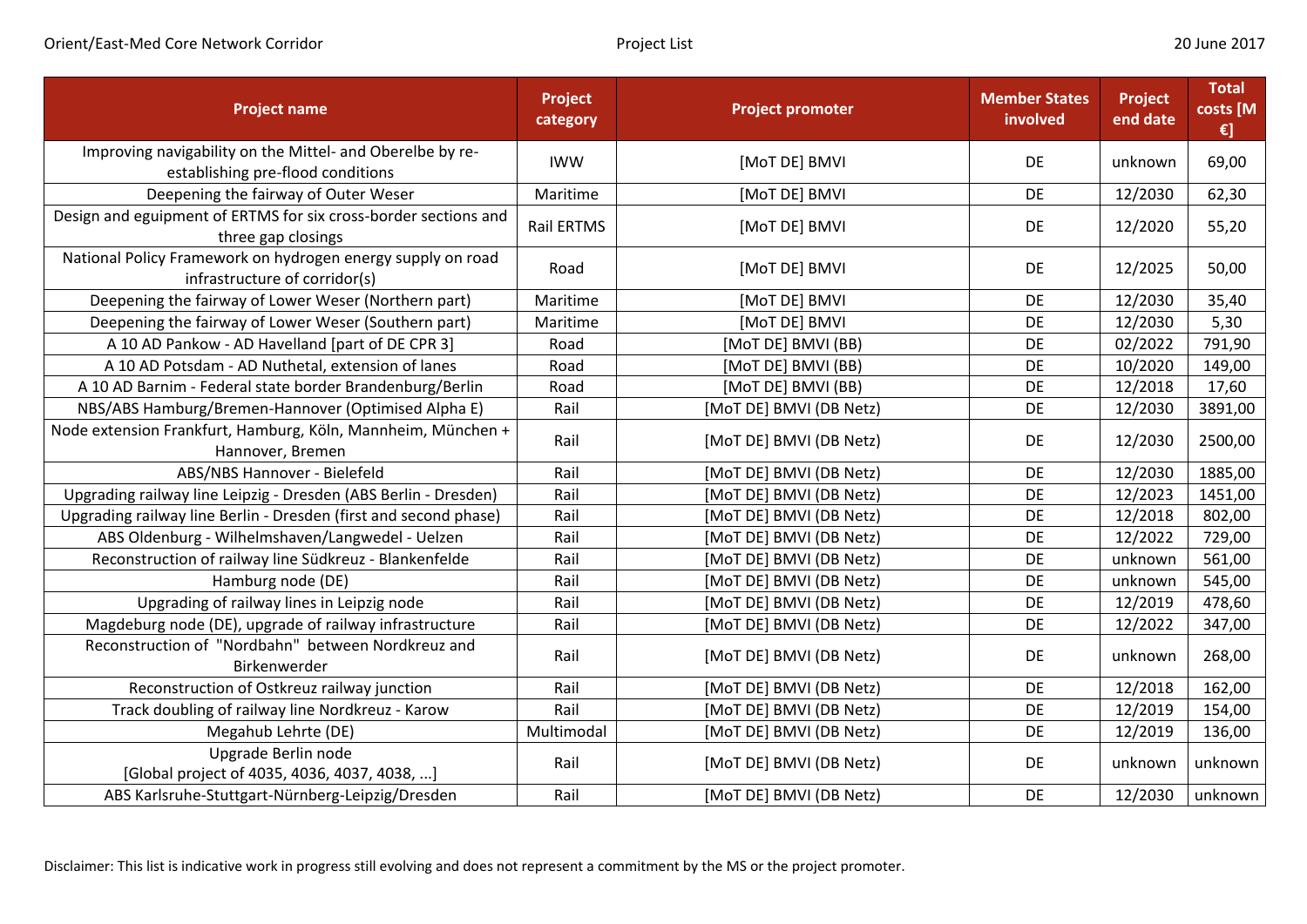| <b>Project name</b>                                                                                      | Project<br>category | <b>Project promoter</b>                | <b>Member States</b><br>involved | Project<br>end date | <b>Total</b><br>costs [M<br>$\epsilon$ ] |
|----------------------------------------------------------------------------------------------------------|---------------------|----------------------------------------|----------------------------------|---------------------|------------------------------------------|
| Rail Corridor Wilhelmsburg / Reallocation Wilhelmsburger<br>Reichsstrasse                                | Rail                | [MoT DE] BMVI (DB Netz) / Land Hamburg | <b>DE</b>                        | 12/2019             | 136,00                                   |
| CPR 3: A 281 Weser fixed link                                                                            | Road                | [MoT DE] BMVI (HB)                     | <b>DE</b>                        | 12/2030             | 260,40                                   |
| Motorway A 281 Bremen Strom - Bremen Gröpelingen incl. Weser<br>Tunnel [CPR3] BA 4, new construction     | Road                | [MoT DE] BMVI (HB)                     | DE                               | unknown             | 260,00                                   |
| A 281 Bremen Kattenturm - Bremen Airport-Stadt BA 2.2, new<br>construction                               | Road                | [MoT DE] BMVI (HB)                     | DE                               | unknown             | 143,00                                   |
| A 27 AK Bremen - AS HB-Überseestadt                                                                      | Road                | [MoT DE] BMVI (HB)                     | DE                               | 12/2030             | 124,10                                   |
| A26-East motorway (construction)                                                                         | Road                | [MoT DE] BMVI (HH)                     | DE                               | 12/2025             | 942,00                                   |
| A26-East motorway (planning)                                                                             | Road                | [MoT DE] BMVI (HH)                     | DE                               | 12/2020             | 8,27                                     |
| A 19 near Malchow [part of DE CPR 4]                                                                     | Road                | [MoT DE] BMVI (MV)                     | DE                               | 12/2018             | 43,00                                    |
| A 14 AS Leipzig Ost - AD Parthenaue (A 14/A 38)                                                          | Road                | [MoT DE] BMVI (SN)                     | DE                               | 12/2030             | 26,20                                    |
| Optimisation of the apron                                                                                | Airport             | Airport Bremen GmbH                    | DE                               | 12/2018             | 10,00                                    |
| Reconfiguaration of the passenger terminal departure area                                                | Airport             | Airport Bremen GmbH                    | DE                               | 12/2017             | 9,00                                     |
| Study on new approaches of Environmental Airport Management                                              | Airport             | Airport Bremen GmbH                    | <b>DE</b>                        | unknown             | 0,20                                     |
| Construction of offshore-terminal                                                                        | Maritime            | Bremenports GmbH & Co. KG              | DE                               | 12/2019             | 180,00                                   |
| Port of Bremerhaven - Quality and capacity upgrade of the railway<br>system (Speckenbüttel)              | Maritime            | Bremenports GmbH & Co. KG              | DE                               | 12/2022             | 30,00                                    |
| LNG Klappschute: construction of a hopper barge with an LNG unit                                         | Maritime            | Bremenports GmbH & Co. KG              | <b>DE</b>                        | 06/2017             | 4,90                                     |
| Upgrade of terminal Großbeeren - Construction of 2nd module                                              | Multimodal          | <b>DB Netz</b>                         | DE                               | 12/2028             | 40,00                                    |
| Upgrade of terminal Hamburg-Billwerder - Construction of 4th<br>module                                   | Multimodal          | DB Netz                                | DE                               | 12/2026             | 40,00                                    |
| Upgrade of the Berlin-Halle/Leipzig (VDE 8.3) track from ETCS<br>Level 2, Baseline 2 to Baseline 3       | Rail ERTMS          | DB Netz                                | <b>DE</b>                        | 12/2019             | 39,00                                    |
| Upgrade of terminal Hannover-Lehrte - Upgrade Megahub Lehrte<br>$(2 \text{ cranes} + 6 \text{ dollars})$ | Multimodal          | <b>DB Netz</b>                         | DE                               | 12/2022             | 20,00                                    |
| Upgrade of terminal Hannover-Lehrte - Upgrade storage area;<br>extension of tracks                       | Multimodal          | <b>DB Netz</b>                         | <b>DE</b>                        | 12/2025             | 10,00                                    |
| Upgrade of terminal Leipzig-Wahren - 3rd crane                                                           | Multimodal          | <b>DB Netz</b>                         | <b>DE</b>                        | 12/2025             | 10,00                                    |
| Upgrade of terminal Großbeeren - Construction of 2 new tracks<br>for 700 m                               | Multimodal          | DB Netz                                | <b>DE</b>                        | 12/2020             | 5,00                                     |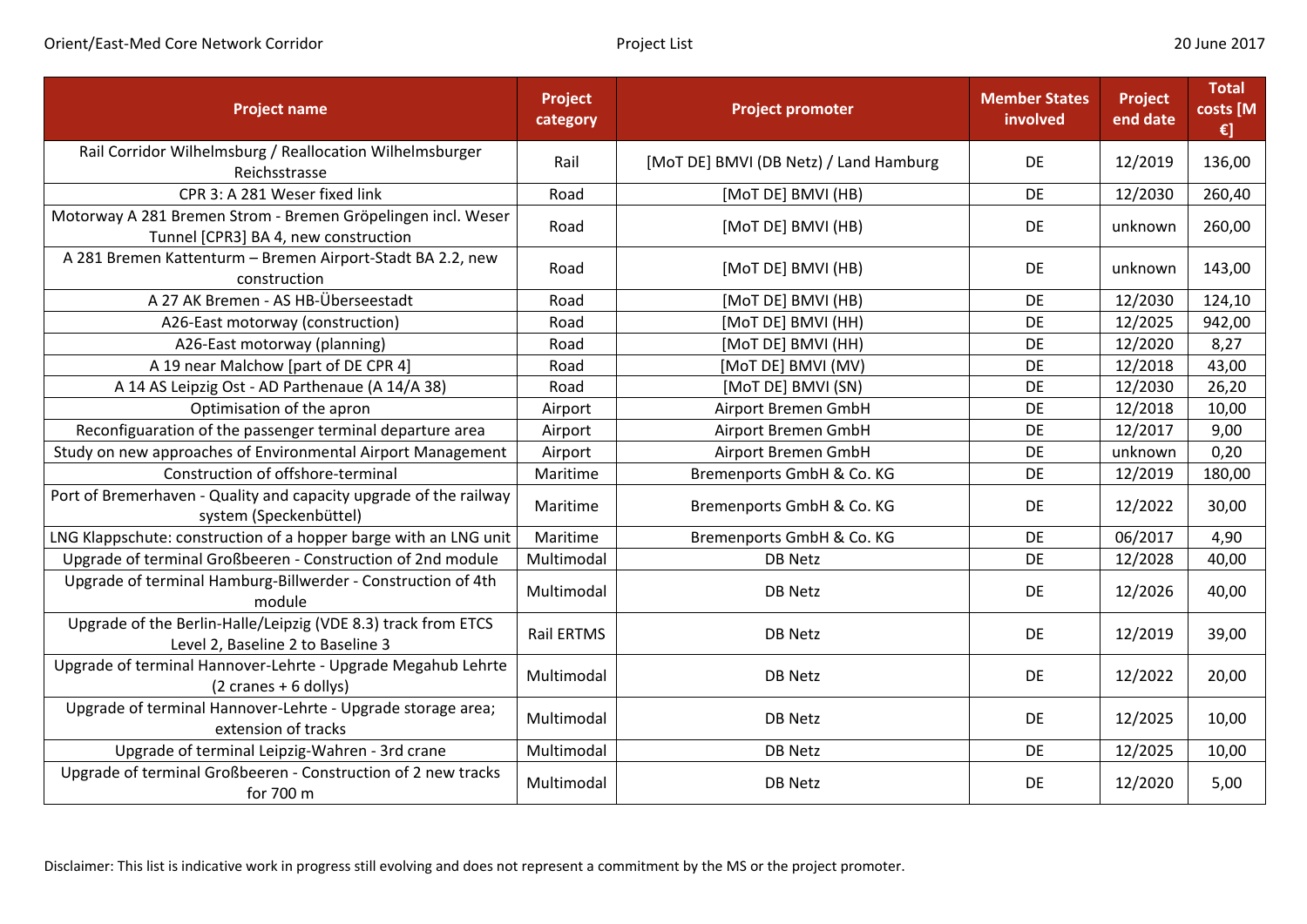| <b>Project name</b>                                                                                                                                                             | <b>Project</b><br>category | <b>Project promoter</b>                 | <b>Member States</b><br>involved | <b>Project</b><br>end date | <b>Total</b><br>costs [M<br>€] |
|---------------------------------------------------------------------------------------------------------------------------------------------------------------------------------|----------------------------|-----------------------------------------|----------------------------------|----------------------------|--------------------------------|
| Upgrade of terminal Hamburg-Billwerder                                                                                                                                          | Multimodal                 | <b>DB Netz</b>                          | <b>DE</b>                        | 12/2020                    | 5,00                           |
| Modification of track layout Leipzig-Mockau                                                                                                                                     | Rail                       | <b>DB Netz</b>                          | DE                               | unknown                    | unknown                        |
| Prolongation of sidings for 740m trains                                                                                                                                         | Rail                       | <b>DB Netz</b>                          | DE                               | unknown                    | unknown                        |
| Upgrade and modernisation as well as capacity enhancement of<br>bridges                                                                                                         | Rail                       | <b>DB Netz</b>                          | DE                               | unknown                    | unknown                        |
| Upgrade and modernisation as well as stabilisation and insuring of<br>capacity for electronical interlockings                                                                   | Rail                       | <b>DB Netz</b>                          | DE                               | unknown                    | unknown                        |
| Rail facilities for Rail Undertakings                                                                                                                                           | Rail                       | <b>DB Netz</b>                          | DE                               | unknown                    | unknown                        |
| ABS Berlin - Rostock<br>Finalisation of the extension of the railway line Rostock - Berlin up<br>to an axial load of 25 tons (here: section Kavelstorf - Seaport of<br>Rostock) | Rail                       | DB Netz / Port of Rostock               | DE                               | unknown                    | 855,00                         |
| Medium-term expansion program (with six subprojects)                                                                                                                            | Airport                    | FBB GmbH [Flughafen Berlin Brandenburg] | DE                               | unknown                    | 600,00                         |
| Master-Planning: long-term infrastructure expansion planning                                                                                                                    | Airport                    | FBB GmbH [Flughafen Berlin Brandenburg] | DE                               | 11/2017                    | 1,50                           |
| Study on improvement and extension of public transport access                                                                                                                   | Airport                    | FBB GmbH [Flughafen Berlin Brandenburg] | DE                               | unknown                    | 1,00                           |
| Medium-term expansion program: subproject extension SXF<br><b>North</b>                                                                                                         | Airport                    | FBB GmbH [Flughafen Berlin Brandenburg] | DE                               | 06/2019                    | unknown                        |
| Medium-term expansion program: subproject Media<br>infrastructure                                                                                                               | Airport                    | FBB GmbH [Flughafen Berlin Brandenburg] | DE                               | 12/2023                    | unknown                        |
| Medium-term expansion program: subproject Extension aprons,<br>taxiways.                                                                                                        | Airport                    | FBB GmbH [Flughafen Berlin Brandenburg] | DE                               | 12/2023                    | unknown                        |
| Medium-term expansion program: subproject construction<br>additional terminal                                                                                                   | Airport                    | FBB GmbH [Flughafen Berlin Brandenburg] | DE                               | 12/2023                    | unknown                        |
| Medium-term expansion program: subproject construction<br>additional buildings for airport operations                                                                           | Airport                    | FBB GmbH [Flughafen Berlin Brandenburg] | DE                               | 12/2023                    | unknown                        |
| Medium-term expansion program: subproject optimisation<br>terminal BER                                                                                                          | Airport                    | FBB GmbH [Flughafen Berlin Brandenburg] | DE                               | 12/2023                    | unknown                        |
| Study on additional railway links to Hamburg Airport                                                                                                                            | Airport                    | Flughafen Hamburg GmbH                  | DE                               | unknown                    | unknown                        |
| Capacity improvement for airport terminals B and C                                                                                                                              | Airport                    | Flughafen Hannover-Langenhagen GmbH     | DE                               | 06/2020                    | 25,51                          |
| Improvement of road access to air cargo terminals and extension<br>of the apron for air cargo aircraft                                                                          | Airport                    | Flughafen Hannover-Langenhagen GmbH     | DE                               | 12/2023                    | 9,97                           |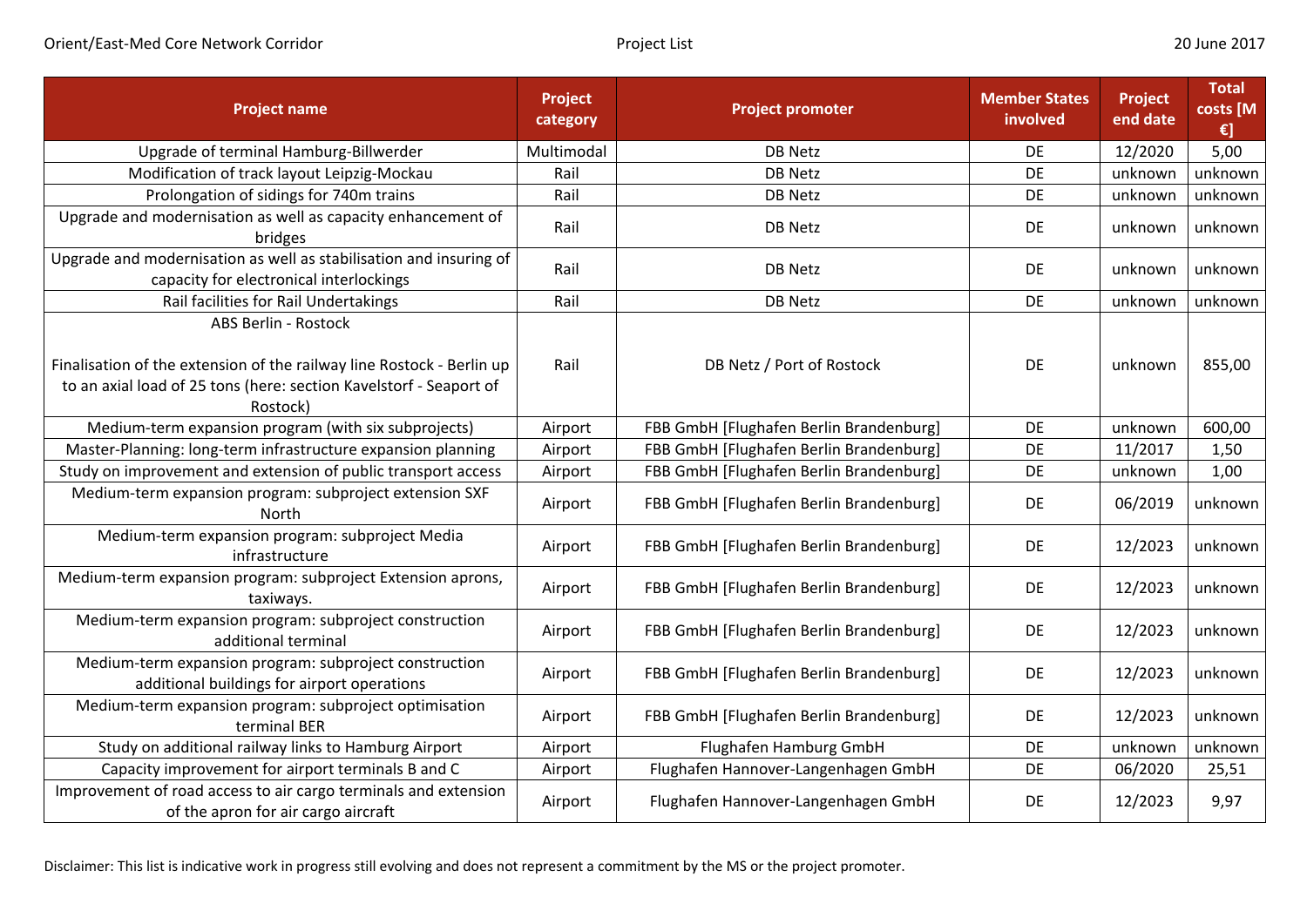| <b>Project name</b>                                                                                                                                 | Project<br>category | <b>Project promoter</b>             | <b>Member States</b><br>involved | Project<br>end date | <b>Total</b><br>costs [M<br>$\epsilon$ ] |
|-----------------------------------------------------------------------------------------------------------------------------------------------------|---------------------|-------------------------------------|----------------------------------|---------------------|------------------------------------------|
| Study on capacity improvement for airport terminals B and C                                                                                         | Airport             | Flughafen Hannover-Langenhagen GmbH | <b>DE</b>                        | 03/2018             | 3,20                                     |
| Planning and construction of Köhlbrand Bridge                                                                                                       | Maritime            | <b>Hamburg Port Authority</b>       | DE                               | 12/2035             | 500,00                                   |
| Western extension of terminal Walterhof                                                                                                             | Maritime            | <b>Hamburg Port Authority</b>       | DE                               | unknown             | 299,00                                   |
| Connection Georgswerder Tunnel Südanbindung A252                                                                                                    | Maritime            | <b>Hamburg Port Authority</b>       | <b>DE</b>                        | 12/2030             | 227,00                                   |
| New Bridge Kattwyk                                                                                                                                  | Maritime            | <b>Hamburg Port Authority</b>       | <b>DE</b>                        | 12/2021             | 219,00                                   |
| retrofitting of several berths for the handling of ULCV with more<br>than 20.000 TEU capacity                                                       | Maritime            | Hamburg Port Authority              | <b>DE</b>                        | unknown             | 180,00                                   |
| Pre-routing group Alte Süderelbe                                                                                                                    | Maritime            | Hamburg Port Authority              | DE                               | 12/2035             | 110,00                                   |
| Neuhofer Knoten                                                                                                                                     | Maritime            | Hamburg Port Authority              | <b>DE</b>                        | unknown             | 110,00                                   |
| <b>Connection Container Terminal Tollerort</b>                                                                                                      | Maritime            | Hamburg Port Authority              | DE                               | unknown             | 100,00                                   |
| <b>SmartPort Energy (Stage 2)</b>                                                                                                                   | Maritime            | Hamburg Port Authority              | DE                               | 12/2030             | 100,00                                   |
| Restoration of Freihafen Elbe Bridge                                                                                                                | Maritime            | <b>Hamburg Port Authority</b>       | DE                               | 12/2021             | 65,80                                    |
| <b>SmartPort Logistics (Stage 2)</b>                                                                                                                | Maritime            | <b>Hamburg Port Authority</b>       | DE                               | 12/2030             | 33,30                                    |
| Western bypass to the freight station Alte Süderelbe                                                                                                | Maritime            | <b>Hamburg Port Authority</b>       | DE                               | 12/2020             | 19,00                                    |
| Construction of addidtional waiting and emergency betrhs                                                                                            | Maritime            | Hamburg Port Authority              | DE                               | 06/2019             | 15,00                                    |
| Connection Altenwerder Süd - Anbindung Ri. Moorburg                                                                                                 | Maritime            | Hamburg Port Authority              | DE                               | 12/2022             | 13,00                                    |
| Digital Infrastructure Hamburg Port                                                                                                                 | Maritime            | Hamburg Port Authority              | DE                               | 12/2030             | 10,00                                    |
| RailDataGate                                                                                                                                        | Maritime            | Hamburg Port Authority              | DE                               | 12/2018             | 3,70                                     |
| Establishment of a testwise, alternative container transportation<br>technology                                                                     | Maritime            | Hamburg Port Authority              | DE                               | unknown             | 2,00                                     |
| 2. PrePort-Parking Lot                                                                                                                              | Maritime            | <b>Hamburg Port Authority</b>       | DE                               | unknown             | 1,00                                     |
| WiFi equipment / coverage of the entire port area                                                                                                   | Maritime            | <b>Hamburg Port Authority</b>       | DE                               | unknown             | unknown                                  |
| Transport connection of Burchardkai                                                                                                                 | Maritime            | <b>Hamburg Port Authority</b>       | DE                               | 12/2019             | 109,70                                   |
| Southern rail connection Altenwerder / Alte Süderelbe                                                                                               | Maritime            | Hamburg Port Authority              | DE                               | unknown             | 100,00                                   |
| Adjustment of gateway of several deepsea terminals (extending<br>the turning radius, filling an inactive bassin of the former<br>Kohlenschiffhafen) | Maritime            | Hamburg Port Authority              | <b>DE</b>                        | 03/2017             | 94,20                                    |
| Reconstruction of freight station Waltershof (all phases)                                                                                           | Maritime            | <b>Hamburg Port Authority</b>       | DE                               | 06/2019             | 91,50                                    |
| SmartPort Energy (Stage 1)                                                                                                                          | Maritime            | Hamburg Port Authority              | DE                               | 12/2018             | 75,00                                    |
| New tracks in Hohe Schaar station including connection to new<br>Kattwyk rail bridge                                                                | Maritime            | Hamburg Port Authority              | DE                               | 12/2030             | 52,30                                    |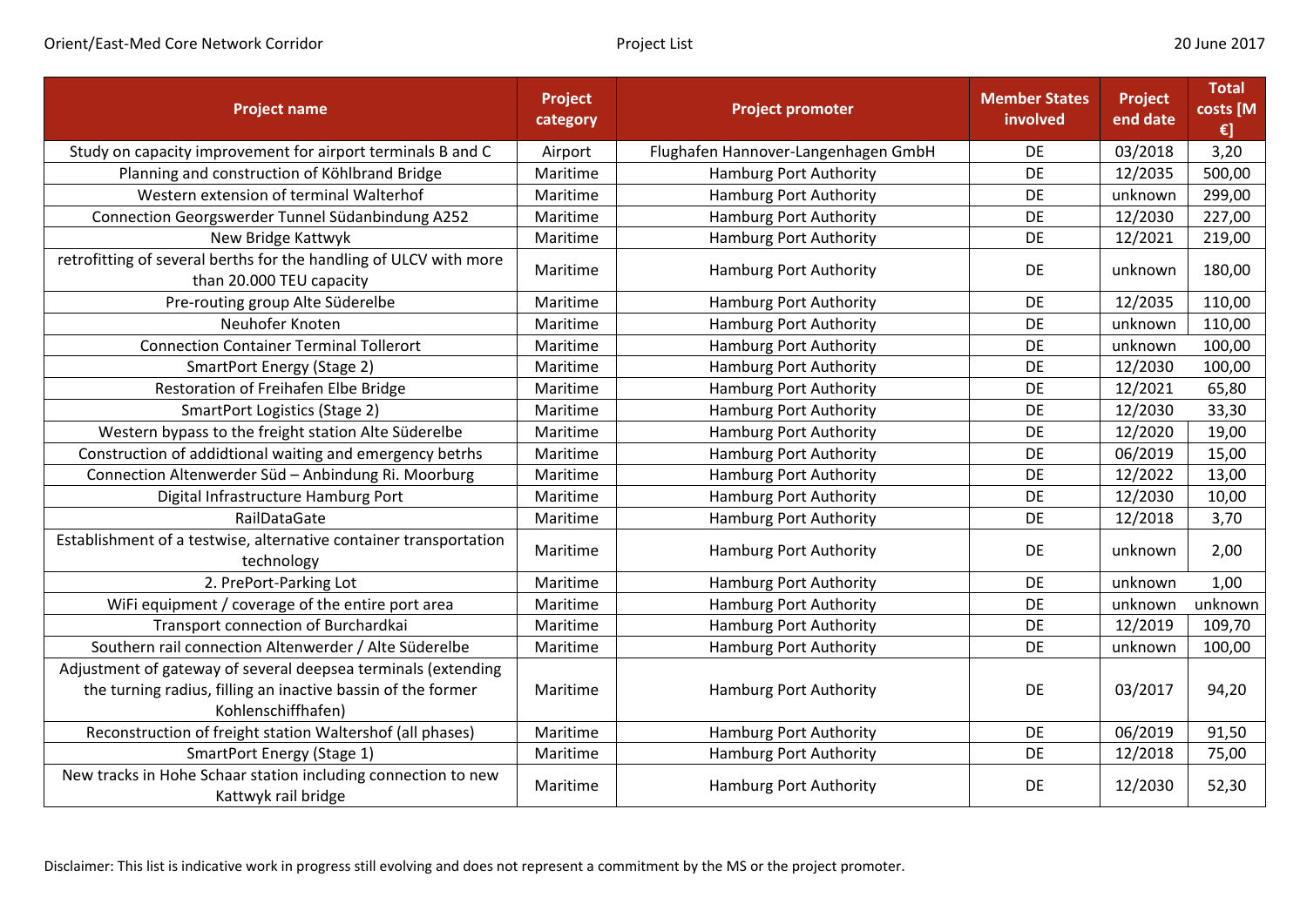| <b>Project name</b>                                                                                                                 | Project<br>category | <b>Project promoter</b>                                                 | <b>Member States</b><br>involved | Project<br>end date | <b>Total</b><br>costs [M<br>€] |
|-------------------------------------------------------------------------------------------------------------------------------------|---------------------|-------------------------------------------------------------------------|----------------------------------|---------------------|--------------------------------|
| Engine service facility                                                                                                             | Maritime            | Hamburg Port Authority                                                  | <b>DE</b>                        | 06/2018             | 34,60                          |
| Optimization of track infrastructure in the freight station Hohe<br>Schaar                                                          | Maritime            | Hamburg Port Authority                                                  | <b>DE</b>                        | 12/2020             | 30,00                          |
| SmartPort Logistics (Stage 1)                                                                                                       | Maritime            | <b>Hamburg Port Authority</b>                                           | <b>DE</b>                        | 12/2020             | 25,00                          |
| New construction of Reihersteig lock                                                                                                | Maritime            | <b>Hamburg Port Authority</b>                                           | DE                               | 12/2022             | 22,30                          |
| Double track upgrade Nordkurve Kornweide according to 2-axes<br>concept                                                             | Maritime            | Hamburg Port Authority                                                  | DE                               | 12/2021             | 5,50                           |
| IBIS - Intelligent Barge Information Service                                                                                        | Maritime            | Hamburg Port Authority                                                  | <b>DE</b>                        | 09/2018             | 1,20                           |
| Small-scale liquefaction and supply facility for Liquefied Biogas as<br>alternative fuel for the transport sector                   | Innovation          | <b>HGM Energy GmbH</b>                                                  | DE                               | unknown             | unknown                        |
| C-Roads Germany                                                                                                                     | Road                | ITS automotive nord GmbH                                                | DE                               | 12/2020             | 9,90                           |
| ABS Berlin - Görlitz, upgrade of railway line                                                                                       | Rail                | Ministry for Infrastructure and Spatial Planning<br>of Land Brandenburg | DE                               | 12/2017             | 255,00                         |
| Durchbindung "Kremmener Bahn": new construction of regional<br>railway link                                                         | Rail                | Ministry for Infrastructure and Spatial Planning<br>of Land Brandenburg | DE                               | unknown             | 20,00                          |
| Improvement of public transport and its connections to long-<br>distance traffic inside urban node area of Berlin-Brandenburg       | Rail                | Ministry for Infrastructure and Spatial Planning<br>of Land Brandenburg | DE                               | 12/2017             | unknown                        |
| Extension of the apron for cargo aircraft                                                                                           | Airport             | Mitteldeutsche Flughafen AG                                             | DE                               | 12/2022             | 60,00                          |
| Extension of aircraft maintenance facilities (hangar)                                                                               | Airport             | Mitteldeutsche Flughafen AG                                             | DE                               | 12/2019             | 25,00                          |
| Extension of the power supply facility (fuel cell technology)                                                                       | Airport             | Mitteldeutsche Flughafen AG                                             | <b>DE</b>                        | unknown             | 6,00                           |
| Renewal rain storage reservoir                                                                                                      | Airport             | Mitteldeutsche Flughafen AG                                             | DE                               | 12/2018             | 2,90                           |
| Renewal of taxiway "November"                                                                                                       | Airport             | Mitteldeutsche Flughafen AG                                             | DE                               | 12/2018             | 2,30                           |
| Renewal of waste water channel apron 1 - Kabelske                                                                                   | Airport             | Mitteldeutsche Flughafen AG                                             | DE                               | 12/2017             | 1,50                           |
| Introduction of an Airport Colaborate Decision Making System                                                                        | Airport             | Mitteldeutsche Flughafen AG                                             | DE                               | unknown             | 1,30                           |
| Extension of the space for passenger and baggage security checks<br>incl. creation of a single area for checks for Terminal $A + B$ | Airport             | Mitteldeutsche Flughafen AG                                             | DE                               | 06/2017             | 0,85                           |
| Safety control center                                                                                                               | Airport             | Mitteldeutsche Flughafen AG                                             | <b>DE</b>                        | unknown             | unknown                        |
| Expansion of berthing capacities for bulk and project cargo                                                                         | Maritime            | Port of Rostock                                                         | DE                               | 12/2025             | 50,00                          |
| Infrastructure provision for additional areas for ferry-, Ro-Ro- and<br>containertransport                                          | Maritime            | Port of Rostock                                                         | DE                               | 12/2030             | 45,00                          |
| Upgrade of terminal infrastructures within the field of ferry and                                                                   | Maritime            | Port of Rostock                                                         | DE                               | 12/2030             | 25,00                          |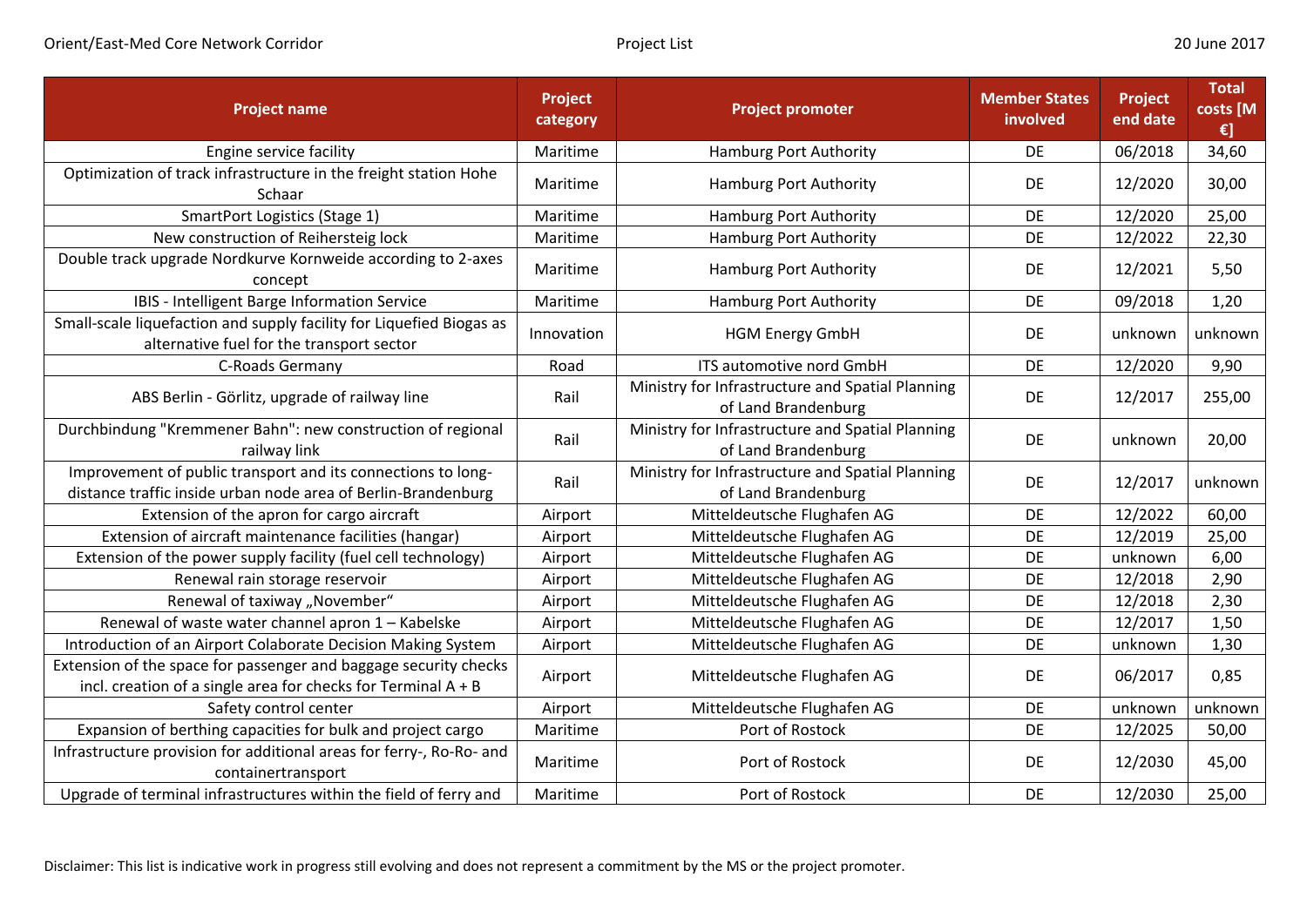| <b>Project name</b>                                                                                                                                               | <b>Project</b><br>category | <b>Project promoter</b>                                                 | <b>Member States</b><br>involved | <b>Project</b><br>end date | <b>Total</b><br>costs [M<br>$\epsilon$ ] |
|-------------------------------------------------------------------------------------------------------------------------------------------------------------------|----------------------------|-------------------------------------------------------------------------|----------------------------------|----------------------------|------------------------------------------|
| ro-ro-transport for the improvement of existing traffic<br>respectively for the extension of the lines serving the seaport of<br>Rostock                          |                            |                                                                         |                                  |                            |                                          |
| Further improvement of the IT of the seaport or Rostock by the<br>expansion of the existing terminal information and control system<br>(intermodal cross-linkage) | Maritime                   | Port of Rostock                                                         | DE                               | 12/2017                    | 2,25                                     |
| Eastern / southern expansion of the port for the infrastructure<br>provision for logistics, industry and cargo handling                                           | Maritime                   | Port of Rostock                                                         | DE                               | 12/2035                    | unknown                                  |
| Construction of a an access road from the Seaport of Rostock to<br>the planned greater business district Mönchhagen                                               | Maritime                   | Port of Rostock                                                         | DE                               | 12/2035                    | unknown                                  |
| Conversion of port areas into logistics areas and construction of<br>logistics facilities.                                                                        | Maritime                   | Port of Rostock                                                         | DE                               | 12/2030                    | unknown                                  |
| Expansion and deepening of the Sea Canal Rostock                                                                                                                  | Maritime                   | Port of Rostock / BMVI (WSV Stralsund)                                  | DE                               | 12/2023                    | unknown                                  |
| Regional strategy and action plan towards traffic safety                                                                                                          | Road                       | Region Hannover                                                         | DE                               | 12/2018                    | 0,22                                     |
| E-mobility plan                                                                                                                                                   | Innovation                 | <b>Region Hannover</b>                                                  | DE                               | 06/2018                    | unknown                                  |
| Planning of S 21 regional railway line                                                                                                                            | Rail                       | Senate Departement for Environment, Transport<br>and Climate Protection | DE                               | 12/2020                    | 8,10                                     |
| Upgrade of the railway system in the Bremerhaven seaport<br>(Imsumer Deich Plus)                                                                                  | Maritime                   | Stadtgemeinde Bremen                                                    | DE                               | 12/2018                    | 16,50                                    |
| Construction of facilities for LNG-bunkering                                                                                                                      | Maritime                   | Third Party Investor with support by Port of<br>Rostock                 | DE                               | 12/2020                    | unknown                                  |
| NEXTCHARGE - The next level of European charging Corridors                                                                                                        | Innovation                 | CLEVER A/S                                                              | DE, DK, SE                       | unknown                    | 13,10                                    |
| Deployment of ETCS prototype eguipment on crossborder<br>shunting locomotives                                                                                     | Rail ERTMS                 | <b>Vossloh Locomotives GmbH</b>                                         | DE, FR                           | unknown                    | 10,10                                    |
| TRAXX AC2 Baseline 3 standardised ETCS on-board unit<br>prototyping                                                                                               | <b>Rail ERTMS</b>          | Deutsche Bahn AG                                                        | DE, LU, SE, UK                   | unknown                    | 26,70                                    |
| Construction of the Skotina - Evagelismos section                                                                                                                 | Road                       | Aegean Motorway S.A.                                                    | EL                               | 03/2017                    | 1665,10                                  |
| Completion of the Strymoniko- Petritsi section                                                                                                                    | Road                       | Egnatia Odos S.A.                                                       | <b>EL</b>                        | 05/2017                    | 228,62                                   |
| Construction of road connection between Port of Thessaloniki and<br>Egnatia Odos Motorway                                                                         | Maritime                   | Egnatia Odos S.A.                                                       | <b>EL</b>                        | 02/2019                    | 40,40                                    |
| Designs for the connection of Egnatia/PATHE axis with Macedonia<br>Airport of Thessaloniki (Phase B)                                                              | Airport                    | Egnatia Odos S.A.                                                       | <b>EL</b>                        | 12/2017                    | 11,84                                    |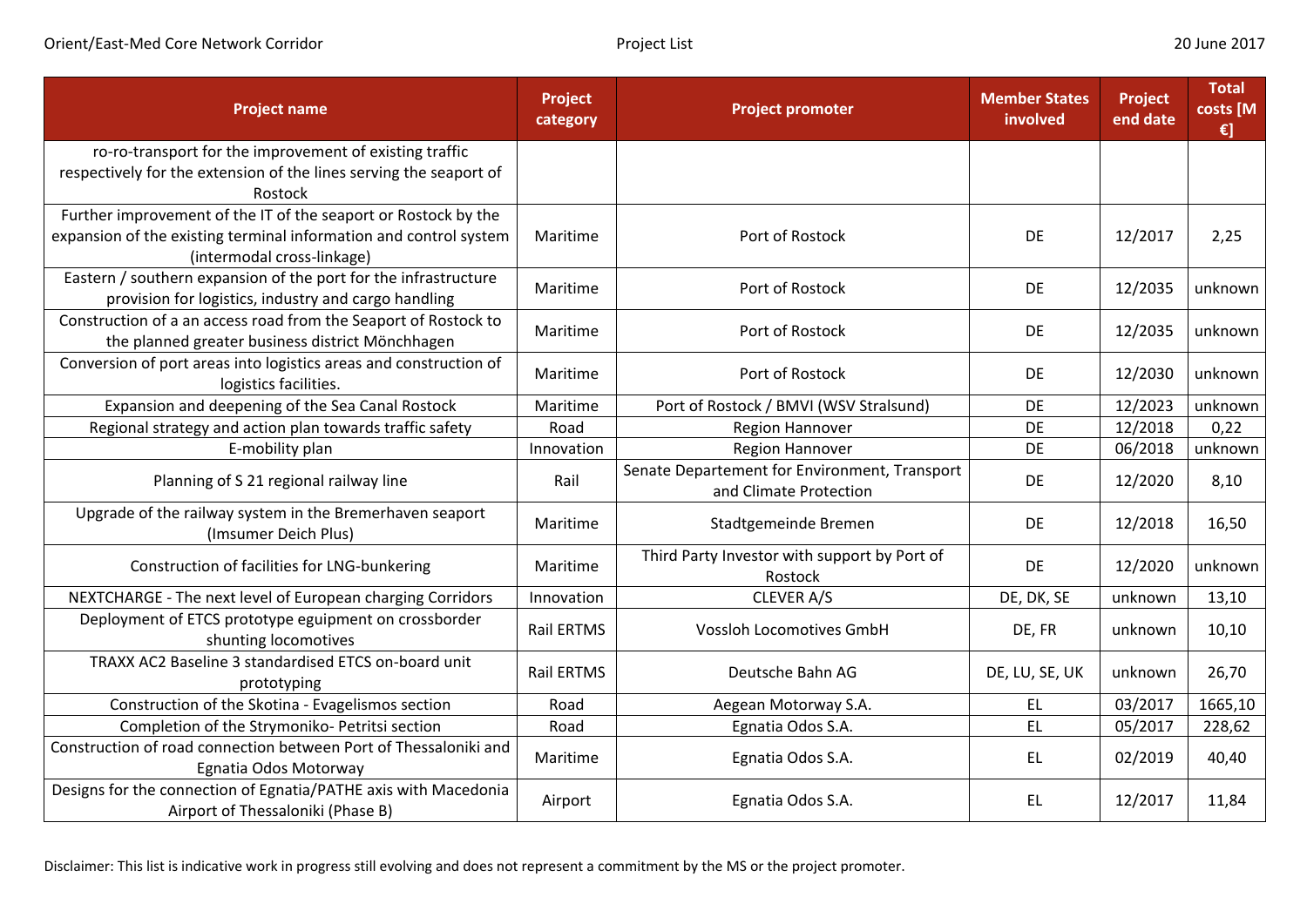Orient/East-Med Core Network Corridor **Communication Corear Corear Corear Corear Corear Corear Corear Corear Corear Corear Corear Corear Corear Corear Corear Corear Corear Corear Corear Corear Corear Corear Corear Corear C** 

| <b>Project name</b>                                                                                                                                                                                                         | Project<br>category | <b>Project promoter</b> | <b>Member States</b><br>involved | Project<br>end date | <b>Total</b><br>costs [M<br>$\epsilon$ ] |
|-----------------------------------------------------------------------------------------------------------------------------------------------------------------------------------------------------------------------------|---------------------|-------------------------|----------------------------------|---------------------|------------------------------------------|
| Egnatia Odos Real Time Travel Information System                                                                                                                                                                            | Innovation          | Egnatia Odos S.A.       | <b>EL</b>                        | 06/2019             | 4,00                                     |
| Core network Egnatia Odos GreenWay                                                                                                                                                                                          | Innovation          | Egnatia Odos S.A.       | EL.                              | 06/2019             | 3,50                                     |
| Construction of new line Kiato-Diakopto                                                                                                                                                                                     | Rail                | ERGA OSE S.A.           | EL                               | 12/2017             | 734,21                                   |
| Completion of railway line Tithorea - Lianokladi - Domokos                                                                                                                                                                  | Rail                | ERGA OSE S.A.           | <b>EL</b>                        | 12/2018             | 385,83                                   |
| Construction of railway infrastructure in section Rododafni -<br>Psathopirgos                                                                                                                                               | Rail                | ERGA OSE S.A.           | <b>EL</b>                        | 09/2018             | 316,70                                   |
| Construction of new line Diakopto-Rododafni                                                                                                                                                                                 | Rail                | ERGA OSE S.A.           | <b>EL</b>                        | 12/2017             | 227,93                                   |
| Upgrading of the existing single line Thessaloniki -Promahonas                                                                                                                                                              | Rail                | ERGA OSE S.A.           | EL                               | 02/2025             | 225,00                                   |
| Construction of railway infrastructure in the section Psathopirgos -<br>Patras section (Bozaitika)                                                                                                                          | Rail                | ERGA OSE S.A.           | <b>EL</b>                        | 12/2020             | 112,00                                   |
| Infrastructure and superstructure upgrading on sections of<br>Thessaloniki -Promahonas railway line and line electrification.                                                                                               | Rail                | ERGA OSE S.A.           | <b>EL</b>                        | 08/2022             | 110,00                                   |
| Completion of electrification of Pireas -Athina RS section<br>, construction of 4 grade separated crossings along Pireas-Tris<br>Gefyres and installation of signalling system and ETCS in section<br>Pireas - Tris Gefyres | Rail                | ERGA OSE S.A.           | <b>EL</b>                        | 02/2025             | 105,00                                   |
| Upgrading of infrastructure and superstructure along SKA -Inoi<br>section                                                                                                                                                   | Rail                | ERGA OSE S.A.           | <b>EL</b>                        | 04/2022             | 100,00                                   |
| Construction of superstructure, Railway Stations and Stops,<br>signalling, electrification, planting works in Rododafni-Patra<br>(Bozaitika area)                                                                           | Rail                | ERGA OSE S.A.           | EL                               | 02/2022             | 97,00                                    |
| Construction of the quadruple railway in the section Athens RS<br>exit - Tris Gefires                                                                                                                                       | Rail                | ERGA OSE S.A.           | <b>EL</b>                        | 09/2022             | 94,91                                    |
| Deployment of ETCS Level 1 on the Athina-Thessaloniki-<br>Promahonas railway axis                                                                                                                                           | <b>Rail ERTMS</b>   | ERGA OSE S.A.           | EL                               | 12/2017             | 77,35                                    |
| Completion of second phase of railway marshalling yard complex<br>at Thriasio Pedio                                                                                                                                         | Rail                | ERGA OSE S.A.           | <b>EL</b>                        | 04/2017             | 69,46                                    |
| Electrification of the line Kiato-Rododafni                                                                                                                                                                                 | Rail                | ERGA OSE S.A.           | EL                               | 06/2020             | 67,70                                    |
| Local interventions along Inoi-Thessaloniki corridor                                                                                                                                                                        | Rail                | ERGA OSE S.A.           | EL                               | 02/2025             | 49,00                                    |
| Installation of electrification and ETCS in Paleofarsalos-Kalambaka<br>section                                                                                                                                              | Rail                | ERGA OSE S.A.           | EL                               | 07/2020             | 44,11                                    |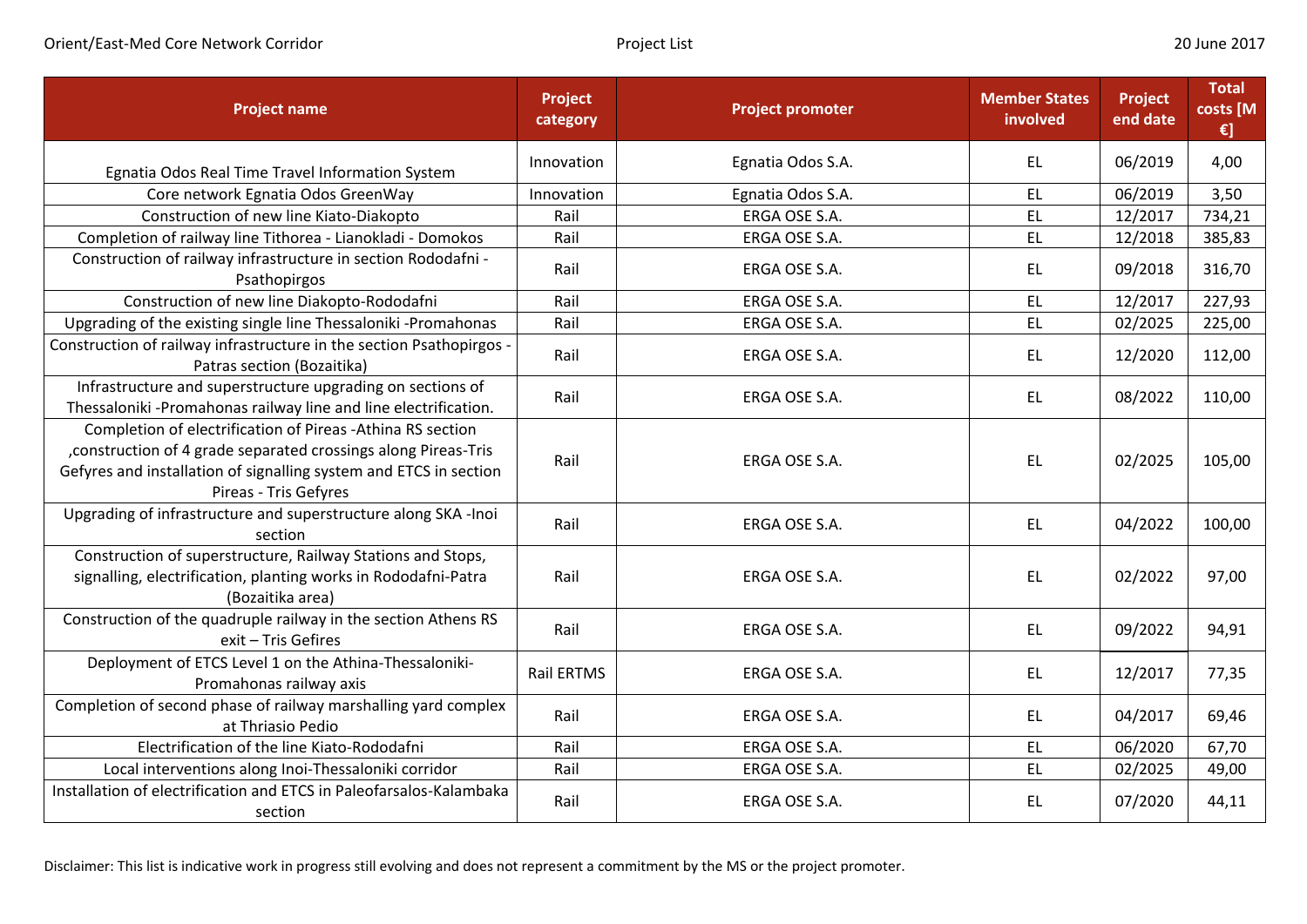| <b>Project name</b>                                                                           | Project<br>category | <b>Project promoter</b>                    | <b>Member States</b><br>involved | Project<br>end date | <b>Total</b><br>costs [M<br>€] |
|-----------------------------------------------------------------------------------------------|---------------------|--------------------------------------------|----------------------------------|---------------------|--------------------------------|
| Installation of GSM-R along Kiato-Athina-Thessaloniki-Promahonas                              |                     |                                            |                                  |                     |                                |
| rail corridor (except for Tithorea - Domokos), including SKA -                                | Rail ERTMS          | ERGA OSE S.A.                              | <b>EL</b>                        | 05/2017             | 31,53                          |
| Athens Int. Airport - 3 Gefyres - Pireas, and Thriasio - Ikonio                               |                     |                                            |                                  |                     |                                |
| Installation of GSM-R system in the sections Tithorea-Domokos<br>and Kiato-Patra              | Rail ERTMS          | ERGA OSE S.A.                              | <b>EL</b>                        | 02/2022             | 27,00                          |
| Rail connection to the freight Port of Thessaloniki (6th pier)                                | Maritime            | ERGA OSE S.A.                              | <b>EL</b>                        | 09/2022             | 26,25                          |
| Construction of grade separated crossings in Thessaloniki area                                | Rail                | ERGA OSE S.A.                              | EL                               | 02/2023             | 12,00                          |
| Studies for the upgrading of SKA -Inoi section                                                | Rail                | ERGA OSE S.A.                              | <b>EL</b>                        | 12/2018             | 1,70                           |
| Studies for infrastructure upgrading on sections of Thessaloniki -<br>Promahonas railway line | Rail                | ERGA OSE S.A.                              | <b>EL</b>                        | 04/2019             | 1,00                           |
| Port of Igoumenitsa: Port Development Phases B and C                                          | Maritime            | <b>General Secretariat of Public Works</b> | <b>EL</b>                        | 02/2020             | 67,54                          |
| ADRI-UP - Adriatic MoS Upgraded Services (Construction of<br>Igoumenitsa Freight Village)     | Multimodal          | Igoumenitsa Port Authority S.A             | <b>EL</b>                        | 12/2020             | 10,82                          |
| New Port of Patra: 3A-Section, Phase A.                                                       | Maritime            | MoT                                        | <b>EL</b>                        | 02/2020             | 42,48                          |
| ITS Observatory of Greece                                                                     | Innovation          | MoT                                        | EL                               | 02/2020             | 4,00                           |
| Construction of Ionia Odos Motorway concession: Antirio -                                     | Road                | Nea Odos S.A                               | EL.                              | 03/2017             | 1446,60                        |
| Ioannina                                                                                      |                     |                                            |                                  |                     |                                |
| Construction of Olympia Odos Motorway concession: Korinthos-<br>Patra section                 | Road                | Olympia Odos S.A.                          | <b>EL</b>                        | 03/2017             | 2486,70                        |
| Studies, infrastructure upgrading, electrification, telecommanting                            | Rail                | OSE S.A & ERGA OSE S.A.                    | EL                               | 02/2023             | 150,00                         |
| signalling on section Patra (Bozaitika area)-Patra (New Port)                                 |                     |                                            |                                  |                     |                                |
| Construction of new single railway line Kalambaka- Ioannina -<br>Igoumenitsa                  | Rail                | OSE S.A.                                   | EL                               | 12/2030             | 1729,00                        |
| Works on Pireas-Athina RS section                                                             | Rail                | OSE S.A.                                   | EL                               | 02/2025             | 69,10                          |
| Completion of remaining studies and elaboration of tender                                     |                     |                                            |                                  |                     |                                |
| documents for the construction of the line Kalambaka-Ioannina -                               | Rail                | OSE S.A.                                   | <b>EL</b>                        | 12/2022             | 16,00                          |
| Igoumenitsa - Phase C                                                                         |                     |                                            |                                  |                     |                                |
| Studies and works for the electrification of the single railway line                          | Rail                | OSE S.A.                                   | EL                               | 02/2025             | 10,00                          |
| of Thriasio-Ikonio                                                                            |                     |                                            |                                  |                     |                                |
| Port of Heraklion: Expansion / Construction of new port facilities                            | Maritime            | Port Authority of Heraklion S.A            | <b>EL</b>                        | unknown             | 35,40                          |
| Port of Heraklion: Maintenance works 2                                                        | Maritime            | Port Authority of Heraklion S.A            | <b>EL</b>                        | unknown             | 2,58                           |
| Port of Heraklion: Deployment of VTMIS system                                                 | Maritime            | Port Authority of Heraklion S.A            | <b>EL</b>                        | unknown             | 1,50                           |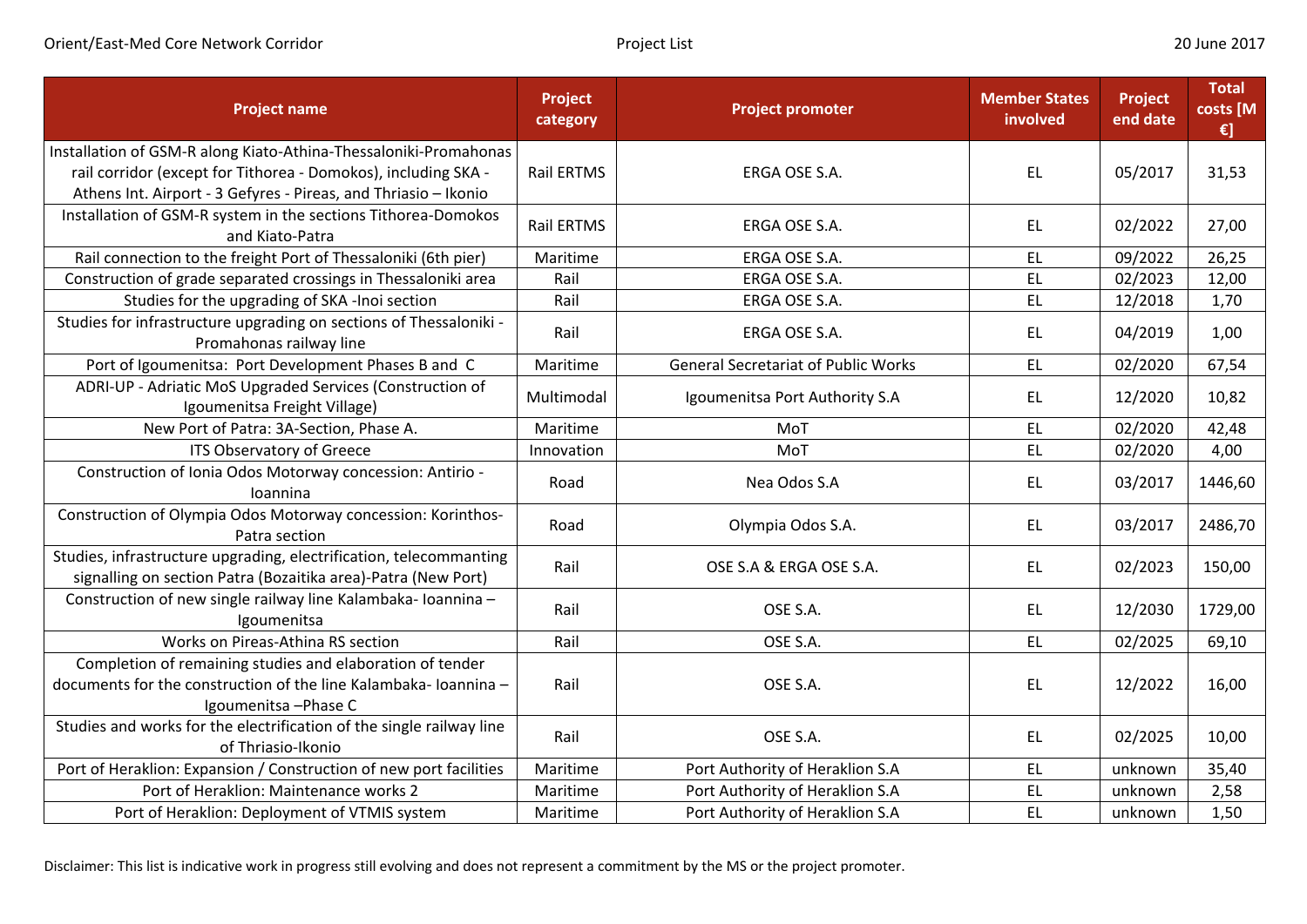| <b>Project name</b>                                                                                                | Project<br>category | <b>Project promoter</b>                                                | <b>Member States</b><br>involved | Project<br>end date | <b>Total</b><br>costs [M<br>€] |
|--------------------------------------------------------------------------------------------------------------------|---------------------|------------------------------------------------------------------------|----------------------------------|---------------------|--------------------------------|
| Port of Heraklion: Maintenance works 1                                                                             | Maritime            | Port Authority of Heraklion S.A                                        | EL                               | unknown             | 0,44                           |
| Port of Thessaloniki: Container Terminal Expansion                                                                 | Maritime            | Thessaloniki Port Authority S.A                                        | EL                               | 02/2023             | 195,00                         |
| Port of Thessaloniki: Construction of Dry Bulk Terminal                                                            | Maritime            | Thessaloniki Port Authority S.A                                        | <b>EL</b>                        | 02/2029             | 152,30                         |
| Port of Thessaloniki: Cruise Terminal Construction                                                                 | Maritime            | Thessaloniki Port Authority S.A                                        | <b>EL</b>                        | 02/2024             | 27,10                          |
| Port of Thessaloniki: Bulk Terminal Specialized Warehouses                                                         | Maritime            | Thessaloniki Port Authority S.A                                        | <b>EL</b>                        | 02/2030             | 23,00                          |
| Port of Thessaloniki: Rail and Road Connections inside port                                                        | Maritime            | Thessaloniki Port Authority S.A                                        | <b>EL</b>                        | 02/2021             | 14,40                          |
| Port of Thessaloniki: Ro-Pax Terminal Works                                                                        | Maritime            | Thessaloniki Port Authority S.A                                        | EL                               | 02/2020             | 9,80                           |
| Port of Thessaloniki: Cruise and Container Terminal Cold ironing                                                   | Maritime            | Thessaloniki Port Authority S.A                                        | EL                               | unknown             | 7,00                           |
| ELEMED - ELectrification of the Eastern MEDiterranean area                                                         | MoS                 | Hellenic Lloyd's SA                                                    | EL, CY                           | 03/2018             | 1,48                           |
| POSEIDON MED II                                                                                                    | MoS                 | DEPA S.A.                                                              | EL, CY, IT                       | 12/2020             | 53,28                          |
| CarEsmatic                                                                                                         | MoS                 | Luka Koper, d.d.                                                       | EL, ES, SI                       | 12/2018             | 17,14                          |
| Design and eguipment of ERTMS required by Regulation EU<br>2017/6 (EDP)                                            | <b>Rail ERTMS</b>   | <b>EU Commission</b>                                                   | EU                               | unknown             | unknown                        |
| Design and construction of a new passenger Pier B starting from<br>Terminal 2B at Liszt Ferenc Int'l Airport (BUD) | Airport             | <b>Budapest Airport Co</b>                                             | HU                               | 07/2018             | 16,90                          |
| Free Route Airspace From the Black Forest to the Black Sea                                                         | Airport             | HungaroControl Air Navigation Service<br>Pte.Ltd.Co.                   | HU                               | 07/2017             | 2,21                           |
| Implementation of Airport Collaborative Decision Making at<br>Hungaro-Control                                      | Airport             | HungaroControl Air Navigation Service<br>Pte.Ltd.Co.                   | HU                               | 06/2016             | 1,04                           |
| PAN LNG Project in Hungary                                                                                         | Road                | Magyar Gázüzemű Közlekedés Klaszter Egyesület<br>(Project coordinator) | HU                               | 09/2019             | 16,98                          |
| New Railway Hub Terminal in the Hungarian capital                                                                  | Multimodal          | Metrans                                                                | HU                               | 02/2017             | unknown                        |
| CNG Clean Fuel Box Project                                                                                         | Road                | MGKKE - Magyar Gazuzemu Kozlekedes Klaszter<br>Egyesulet               | HU                               | 12/2018             | 12,74                          |
| Connecting the Budapest international airport to the railway<br>network                                            | Airport             | Ministry of National Development                                       | HU                               | unknown             | 360,47                         |
| Traffic management of bypass sections                                                                              | Road                | Ministry of National Development                                       | HU                               | unknown             | 7,91                           |
| <b>CROCODILE 2.0 Hungary</b>                                                                                       | Road                | Ministry of National Development                                       | HU                               | 12/2018             | 5,94                           |
| Improvement of traffic management on public road network                                                           | Innovation          | Ministry of National Development                                       | HU                               | unknown             | 2,47                           |
| Upgrade of the Hegyeshalom - Rajka (Hungarian/Slovak border)<br>railway section                                    | Rail                | Ministry of National Development                                       | HU                               | 02/2018             | 2,23                           |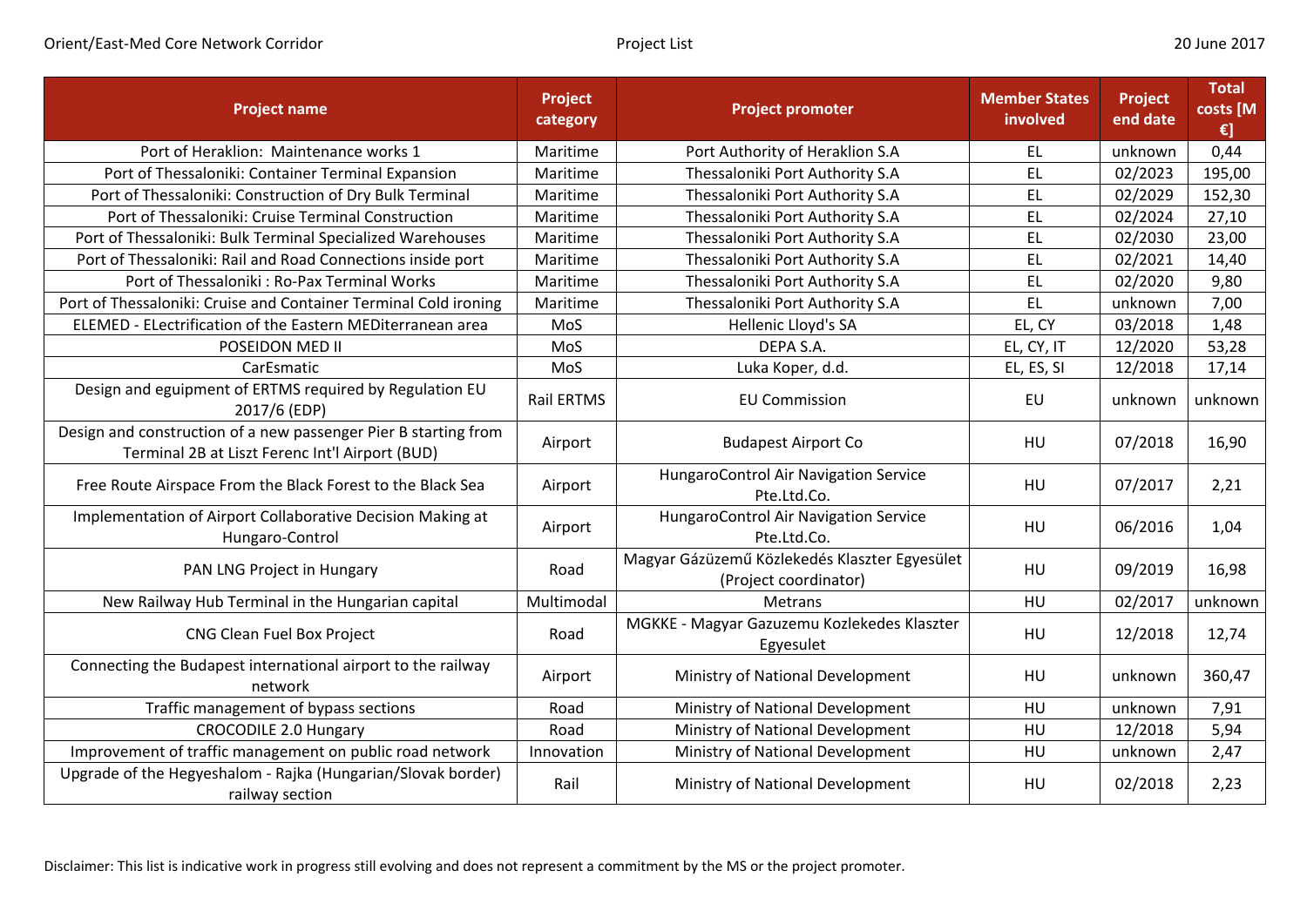| <b>Project name</b>                                                                                                                                                                                                 | Project<br>category | <b>Project promoter</b>                                                                                                  | <b>Member States</b><br>involved | Project<br>end date | <b>Total</b><br>costs [M<br>€] |
|---------------------------------------------------------------------------------------------------------------------------------------------------------------------------------------------------------------------|---------------------|--------------------------------------------------------------------------------------------------------------------------|----------------------------------|---------------------|--------------------------------|
| C-Roads Hungary                                                                                                                                                                                                     | Innovation          | Ministry of National Development                                                                                         | <b>HU</b>                        | unknown             | 0,17                           |
| Deployment of ETCS L2 onboard units on 59 FLIRT (EMUs) electric<br>multiple units                                                                                                                                   | Rail ERTMS          | Ministry of National Development                                                                                         | HU                               | 09/2019             | 29,50                          |
| Upgrading the railway link to Budapest inland free port                                                                                                                                                             | <b>IWW</b>          | Ministry of National Development (National<br>Infrastructure Development Co (NIF), Hungarian<br>National Railways (MÁV)) | HU                               | 02/2018             | 0,99                           |
| Stage 2 of deployment of the GSM-R system on the TEN-T Railway<br>Core Network in Hungary                                                                                                                           | Rail ERTMS          | Ministry of National Development, Hungarian<br>National Railways Co (MÁV)                                                | <b>HU</b>                        | 12/2020             | 58,23                          |
| Gyoma - Békéscsaba interlocking upgrade and ETCS2<br>implementation on Békéscsaba station, Ferencváros - Lőkösháza<br>line (III/I.b. phase)<br>//under coonstruction                                                | <b>Rail ERTMS</b>   | Ministry of National Development, Hungarian<br>National Railways Co (MÁV)                                                | <b>HU</b>                        | 06/2017             | 51,27                          |
| M0 Ring Motorway around Budapest: Southern section's upgrade<br>(replacement of deteriorated asphalt with high bearing capacity<br>concrete pavement on first carriageway between interchanges<br>M0/M1 and M0/M51) | Road                | Ministry of National Development, National<br>Infrastructure Development Co (NIF)                                        | <b>HU</b>                        | unknown             | 70,34                          |
| M15: section between M1 - Rajka HU-SK border (2x1 lanes --> 2x2<br>lanes).                                                                                                                                          | Road                | Ministry of National Development, National<br>Infrastructure Development Co (NIF)                                        | <b>HU</b>                        | 10/2019             | 64,66                          |
| Study of M0 Ring Motorway Western Section between<br>interchanges M0/RN10 and M0/M1                                                                                                                                 | Road                | Ministry of National Development, National<br>Infrastructure Development Co (NIF)                                        | <b>HU</b>                        | 12/2019             | 48,40                          |
| Study of M0 Ring Motorway North-Western Section between<br>interchanges M0/RN10 and M0/RN11.                                                                                                                        | Road                | Ministry of National Development, National<br>Infrastructure Development Co (NIF)                                        | HU                               | 12/2018             | 17,74                          |
| Preparing studies, preliminary design and issuing permits needed<br>to increase the capacity (by building 3rd traffic lanes) of M1<br>Motorway between interchanges M1/M0 and M1/M19                                | Road                | Ministry of National Development, National<br>Infrastructure Development Co (NIF)                                        | HU                               | 03/2023             | unknown                        |
| Upgrade of Biatorbágy - Tata line and ETCS2 implementation on<br>Budapest Ferencváros - Hegyeshalom line<br>//Authorization and implementation plan in progress                                                     | <b>Rail ERTMS</b>   | Ministry of National Development, National<br>Infrastructure Development Co (NIF), Hungarian<br>National Railways (MÁV)  | HU                               | 12/2020             | 403,10                         |
| Szolnok railway station complex upgrade.                                                                                                                                                                            | Rail                | Ministry of National Development, National<br>Infrastructure Development Co (NIF), Hungarian<br>National Railways (MÁV)  | <b>HU</b>                        | 12/2020             | 131,25                         |
| Removing bottleneck on the common section of three core                                                                                                                                                             | Rail                | Ministry of National Development, National                                                                               | HU                               | 12/2020             | 114,24                         |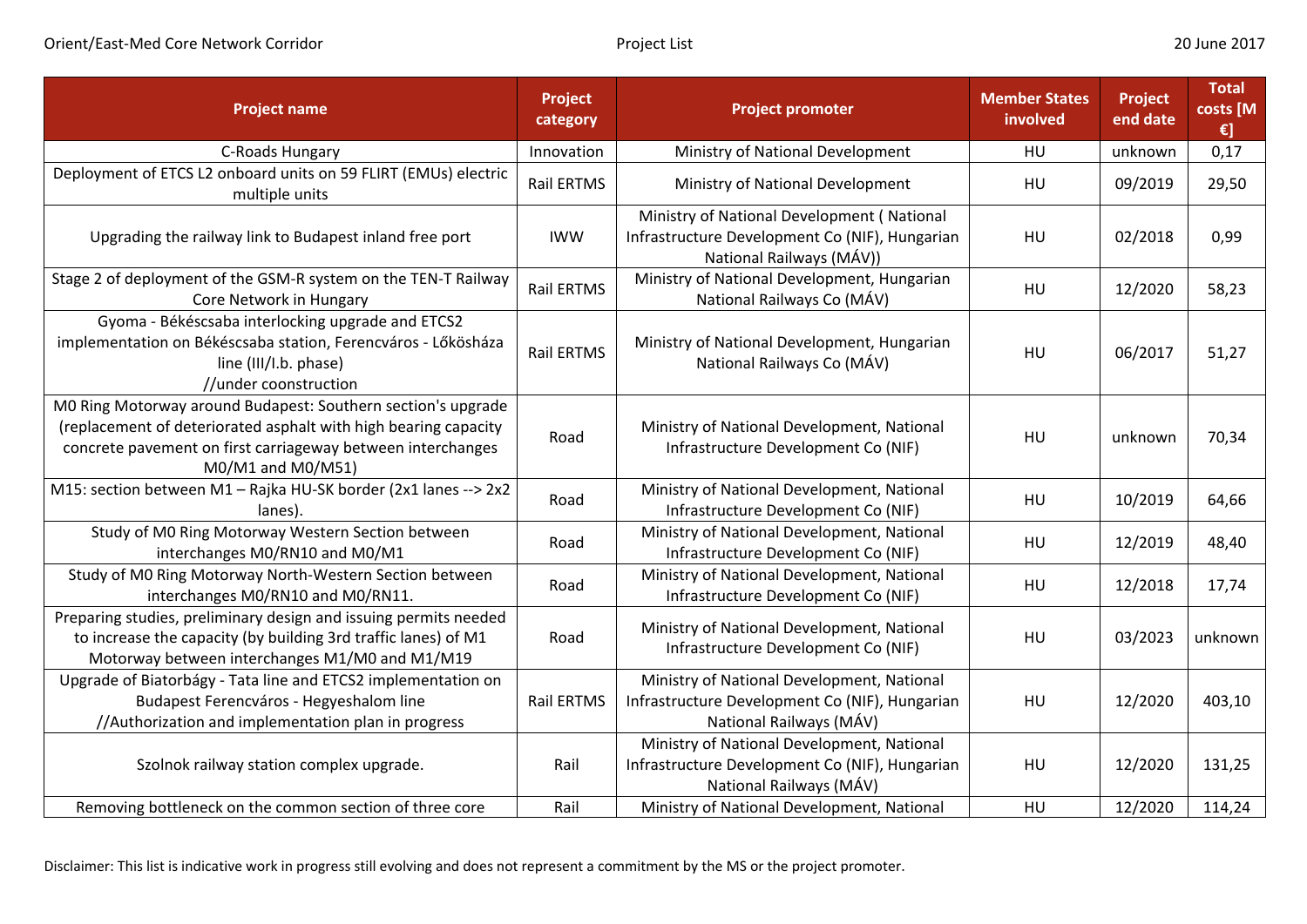| <b>Project name</b>                                                                                                 | Project<br>category | <b>Project promoter</b>                                                                                                                                                                                                                                                                                                                                                                                                                                                                                                                                                                                                                                                                                                                                                                                                                                                                                                                                         | <b>Member States</b><br>involved                                                  | <b>Project</b><br>end date | <b>Total</b><br>costs [M<br>€] |
|---------------------------------------------------------------------------------------------------------------------|---------------------|-----------------------------------------------------------------------------------------------------------------------------------------------------------------------------------------------------------------------------------------------------------------------------------------------------------------------------------------------------------------------------------------------------------------------------------------------------------------------------------------------------------------------------------------------------------------------------------------------------------------------------------------------------------------------------------------------------------------------------------------------------------------------------------------------------------------------------------------------------------------------------------------------------------------------------------------------------------------|-----------------------------------------------------------------------------------|----------------------------|--------------------------------|
| network corridors with upgrade of Budapest South Railway Bridge                                                     |                     | Infrastructure Development Co (NIF), Hungarian<br>National Railways (MÁV)                                                                                                                                                                                                                                                                                                                                                                                                                                                                                                                                                                                                                                                                                                                                                                                                                                                                                       |                                                                                   |                            |                                |
| Study and design for the modernization as well as construction of<br>2nd track on Békéscsaba-Lökösháza railway line | Rail                | Ministry of National Development, National<br>Infrastructure Development Co (NIF), Hungarian<br>National Railways (MÁV)                                                                                                                                                                                                                                                                                                                                                                                                                                                                                                                                                                                                                                                                                                                                                                                                                                         | HU                                                                                | 12/2018                    | 4,68                           |
| Connection of the railway line Budapest-Arad to the multi-modal<br>hub at Budapest Airport                          | Airport             | Ministry of National Development, National<br>Infrastructure Development Co (NIF), Hungarian<br>National Railways (MÁV), Budapest Airport Co.                                                                                                                                                                                                                                                                                                                                                                                                                                                                                                                                                                                                                                                                                                                                                                                                                   | HU                                                                                | 12/2020                    | 17,74                          |
| EU ITS Platform (EU EIP)                                                                                            | Innovation          | Ministero delle Infrastrutture e dei Trasporti (IT)<br>will implement the project, through the<br>following implementing bodies. An MoU<br>between italian partners identifies SINA S.p.A as<br>technical coordination.<br>Implementing bodies<br>- SINA S.p.A, designated by IT;<br>- Autovie Venete S.p.A., designated by IT;<br>- Autostrade per l'Italia S.p.A., designated by IT;<br>- Autostrade TECH S.p.A, designated by IT;<br>- ANAS S.p.A, designated by IT;<br>- Finnish Transport Agency, designated by FI;<br>- Finnish Transport Safety Agency, designated by<br>FI;<br>- National Roads Authority - Ireland, designated<br>by IE;<br>- National University of Ireland, Maynooth,<br>designated by IE;<br>- Highways Agency, designated by UK;<br>- Transport Scotland, designated by UK;<br>- Department for Regional Development, Roads<br>Service, designated by UK;<br>- Department for Economy, Science and<br>Transport, designated by UK; | IT, SE, FI, DK, DE<br>(RO); (ES); (FR);<br>(IE);(UK);(NL);(PT<br>);(LT);(BE);(PL) | 12/2020                    | 12,95                          |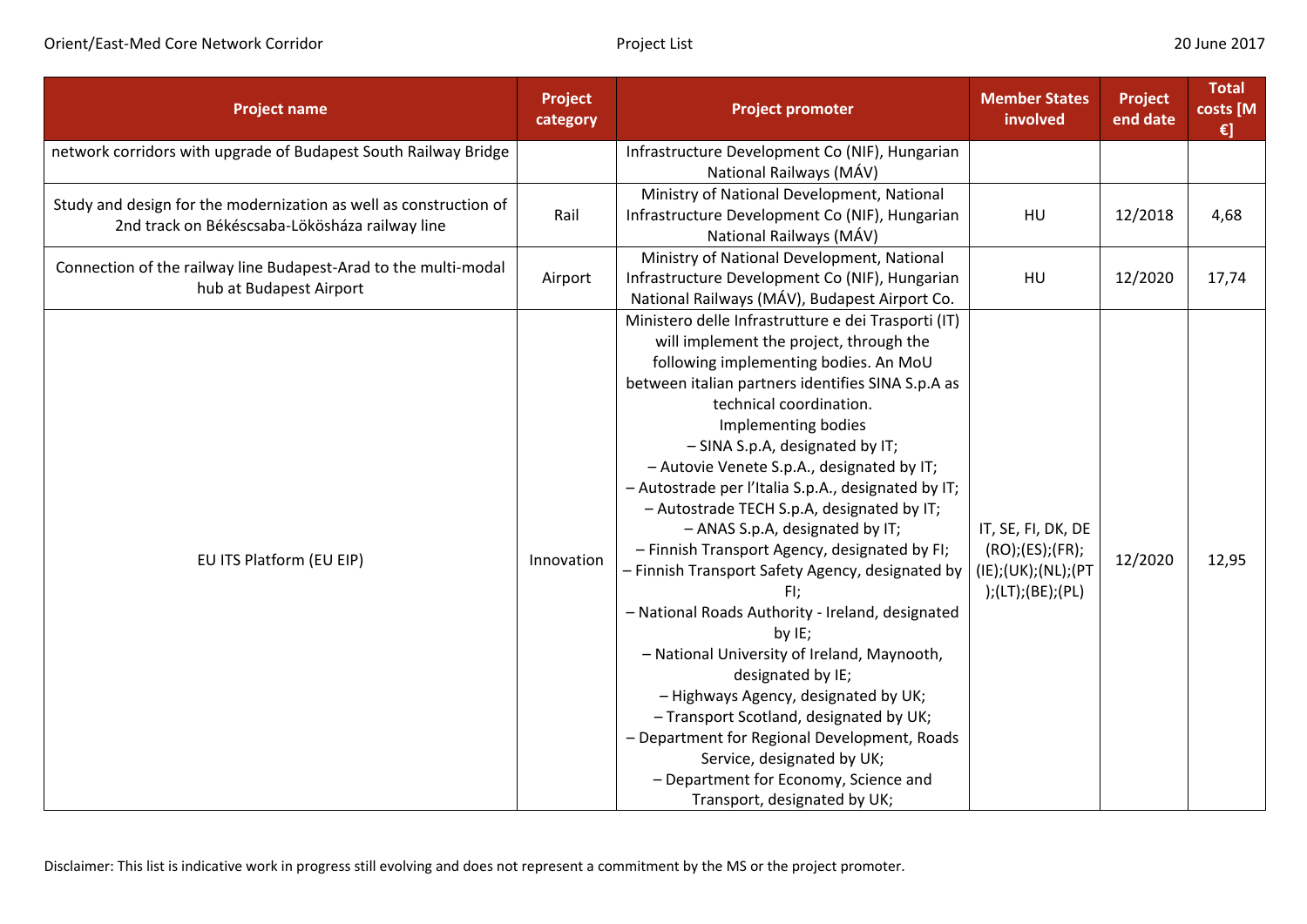| <b>Project name</b>                                                                                                                                                                            | Project<br>category | <b>Project promoter</b>                                                                                                                                                                                                                                                                                                                                                                                                                                                                                                                                                                                                                                                                                                                                                                                                    | <b>Member States</b><br>involved | <b>Project</b><br>end date | <b>Total</b><br>costs [M<br>$\epsilon$ ] |
|------------------------------------------------------------------------------------------------------------------------------------------------------------------------------------------------|---------------------|----------------------------------------------------------------------------------------------------------------------------------------------------------------------------------------------------------------------------------------------------------------------------------------------------------------------------------------------------------------------------------------------------------------------------------------------------------------------------------------------------------------------------------------------------------------------------------------------------------------------------------------------------------------------------------------------------------------------------------------------------------------------------------------------------------------------------|----------------------------------|----------------------------|------------------------------------------|
|                                                                                                                                                                                                |                     | - DIRECCIÓN GENERAL DE TRÁFICO, designated<br>by DGT;<br>- Bundesanstalt für Straßenwesen, designated<br>by DE;<br>- Oberste Baubehörde im Bayerischen<br>Staatsministerium des Innern, für Bau und<br>Verkehr, designated by DE;<br>- Hessen Mobil, designated by DE;<br>- Ministerium für Bauen, Wohnen,<br>Stadtentwicklung und Verkehr des Landes<br>Nordrhein-Westfalen, designated by DE;<br>- Ministerium des Inneren, für Sport und<br>Infrastruktur des Landes Rheinland-Pfalz,<br>designated by DE;<br>- Rijkswaterstaat, designated by NL;<br>- Instituto da Mobilidade e dos Transportes, I.P. -<br>IMT, designated by PT;<br>- Armis, Sistemas de Informação, Lda.,<br>designated by PT;<br>- EP-ESTRADAS DE PORTUGAL, S.A., designated<br>by PT;<br>- Afdeling Verkeerscentrum, designated by<br>Vlaanderen; |                                  |                            |                                          |
| Setup and ITS connectivity of safe and secure truck parking areas<br>in Romania                                                                                                                | Road                | A&O (Ausnit, Olariu si Asociatii SRL)                                                                                                                                                                                                                                                                                                                                                                                                                                                                                                                                                                                                                                                                                                                                                                                      | <b>RO</b>                        | 02/2018                    | 5,00                                     |
| Lugoj - Dr. Tr. Severin Express Road construction/upgrade<br>Phase C1 (142 km)<br>Express Road Lugoj - Caransebes<br>Express Road Caransebes - Orsova<br>Express Road Orsova - Dr. Tr. Severin | Road                | <b>CNAIR (Former CNADNR)</b>                                                                                                                                                                                                                                                                                                                                                                                                                                                                                                                                                                                                                                                                                                                                                                                               | <b>RO</b>                        | 12/2026                    | 1345,46                                  |
| Drobeta-Turnu-Severin - Maglavit/Calafat Road upgrade (Works)<br>ET Tracia Upgrade of Drobeta Turnu Severin - Calafat road                                                                     | Road                | <b>CNAIR (Former CNADNR)</b>                                                                                                                                                                                                                                                                                                                                                                                                                                                                                                                                                                                                                                                                                                                                                                                               | <b>RO</b>                        | 12/2023                    | 49,28                                    |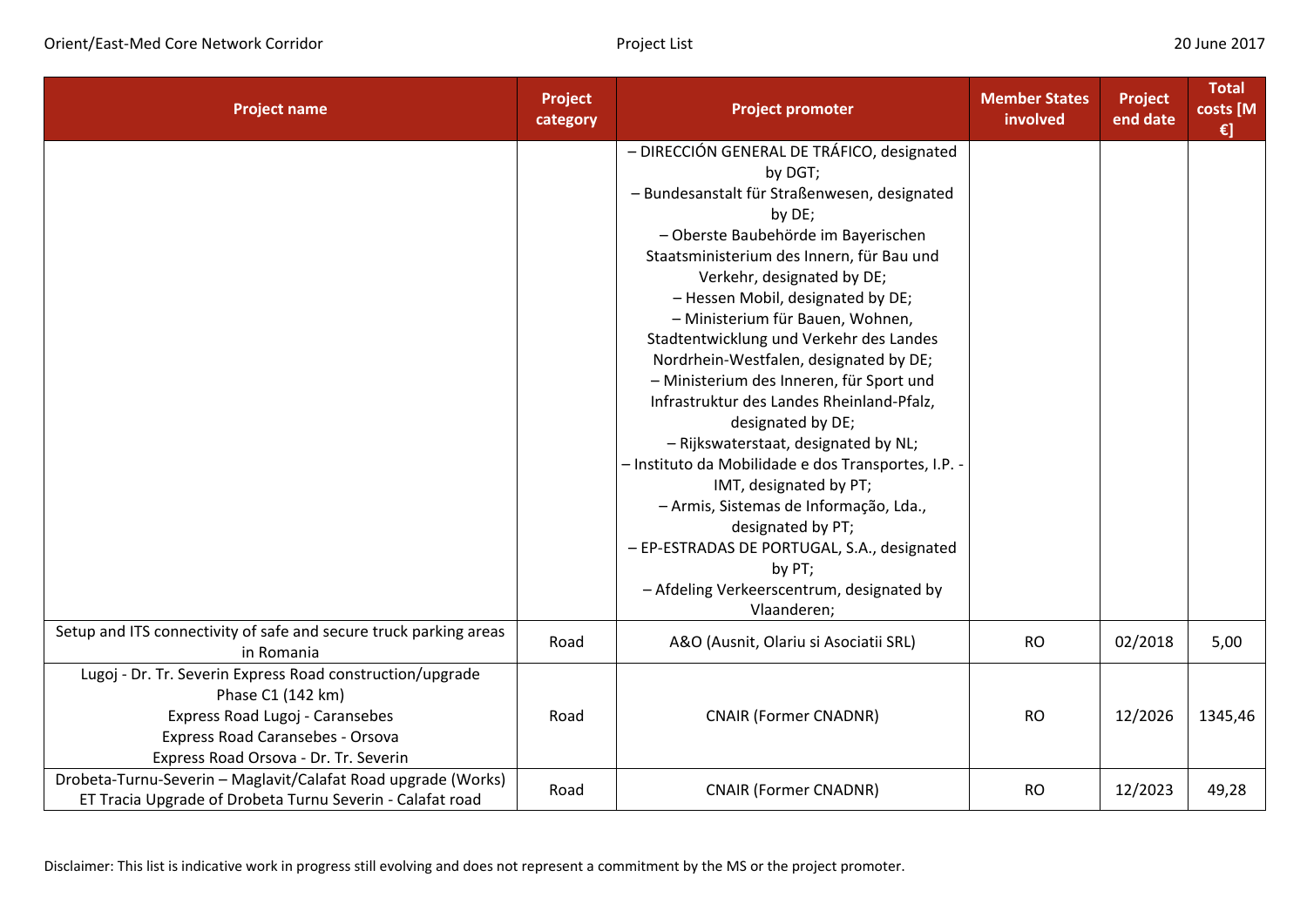| <b>Project name</b>                                                                                                   | Project<br>category | <b>Project promoter</b>           | <b>Member States</b><br>involved | Project<br>end date | <b>Total</b><br>costs [M<br>€] |
|-----------------------------------------------------------------------------------------------------------------------|---------------------|-----------------------------------|----------------------------------|---------------------|--------------------------------|
| Timisoara NODE ringroad (16.8 km) RVO013                                                                              | Road                | <b>CNAIR (Former CNADNR)</b>      | <b>RO</b>                        | 12/2019             | 48,00                          |
| Craiova (RO)- Maglavit - Calafat/Vidin brigde (BG): Upgrade -<br>EuroTrans on TEN-T Core corridor                     | Road                | <b>CNAIR (Former CNADNR)</b>      | <b>RO</b>                        | 12/2023             | 41,50                          |
| Feasibility Study Lugoj - Dr.Tr. Severin - Craiova (OEM up to Dr. Tr<br>Severin) Expressway                           | Road                | <b>CNAIR (Former CNADNR)</b>      | <b>RO</b>                        | 12/2027             | 26,92                          |
| Feasibility Study Drobeta-Turnu-Severin - Maglavit/Calafat Road<br>upgrade (Study)                                    | Road                | <b>CNAIR (Former CNADNR)</b>      | <b>RO</b>                        | 12/2021             | 1,52                           |
| CNG ROMANIA: initial market deployment of refuelling stations                                                         | Innovation          | Denisson Energy S.R.L.            | <b>RO</b>                        | 12/2019             | 5,21                           |
| Rail/Road terminal Craiova                                                                                            | Multimodal          | Local authorities                 | <b>RO</b>                        | unknown             | 34,25                          |
| Rehabilitation + new line of Railway line Craiova - Caransebes (226<br>km)                                            | Rail                | National Railway Company CFR S.A. | <b>RO</b>                        | 02/2025             | 1231,70                        |
| Modernisation/ Rehabilitation rail line Caransebeș - Timișoara (98<br>km) double/simple electrified line (F015)       | Rail                | National Railway Company CFR S.A. | <b>RO</b>                        | 01/2024             | 534,10                         |
| Modernisation/ Rehabilitation rail line Timișoara - Arad (57 km)<br>double/simple electrified line (F016)             | Rail                | National Railway Company CFR S.A. | <b>RO</b>                        | 01/2024             | 310,65                         |
| Modernizing and reabilitation of TEN-T corridor network on RO<br>territory, section Border rail Curtici-Arad - km 614 | Rail                | National Railway Company CFR S.A. | <b>RO</b>                        | 12/2017             | 257,26                         |
| Modernisation/ Rehabilitation and Electrification of Craiova-<br>Calafat railway section (107 km)                     | Rail                | National Railway Company CFR S.A. | <b>RO</b>                        | 01/2023             | 218,00                         |
| Feasibility study for the rehabilitation of the Craiova - Drobeta<br>Turnu Severin - Caransebes railway line          | Rail                | National Railway Company CFR S.A. | <b>RO</b>                        | 12/2018             | 9,92                           |
| Caransebeș - Timișoara - Arad : Feasibility Study for Rail<br>rehabilitation                                          | Rail                | National Railway Company CFR S.A. | <b>RO</b>                        | 12/2017             | 1,76                           |
| The revision of the Feasibility Study for the rehabilitation of<br>Craiova-Calafat railway line                       | Rail                | National Railway Company CFR S.A. | <b>RO</b>                        | 06/2018             | 1,74                           |
| Timisoara International Airport development                                                                           | Airport             | Romanian Ministry of Transport    | <b>RO</b>                        | unknown             | 136,05                         |
| Early warning intelligent system for road transportation risks                                                        | Innovation          | Romanian Ministry of Transport    | <b>RO</b>                        | 08/2019             | 1,40                           |
| Construction of new intermodal terminal in the area of Timisoara,<br>Remetea Mare                                     | Multimodal          | <b>Timisoara Local Council</b>    | <b>RO</b>                        | unknown             | 34,25                          |
| Motorway ITS Bratislava Node                                                                                          | Road                | National motorway company (NDS)   | <b>SK</b>                        | 12/2019             | 24,50                          |
| Parking facilities on Motorway D2                                                                                     | Road                | National motorway company (NDS)   | <b>SK</b>                        | 12/2019             | 17,60                          |
| Study on Motorway Junction D2 Cunovo                                                                                  | Road                | National motorway company (NDS)   | <b>SK</b>                        | unknown             | 1,50                           |